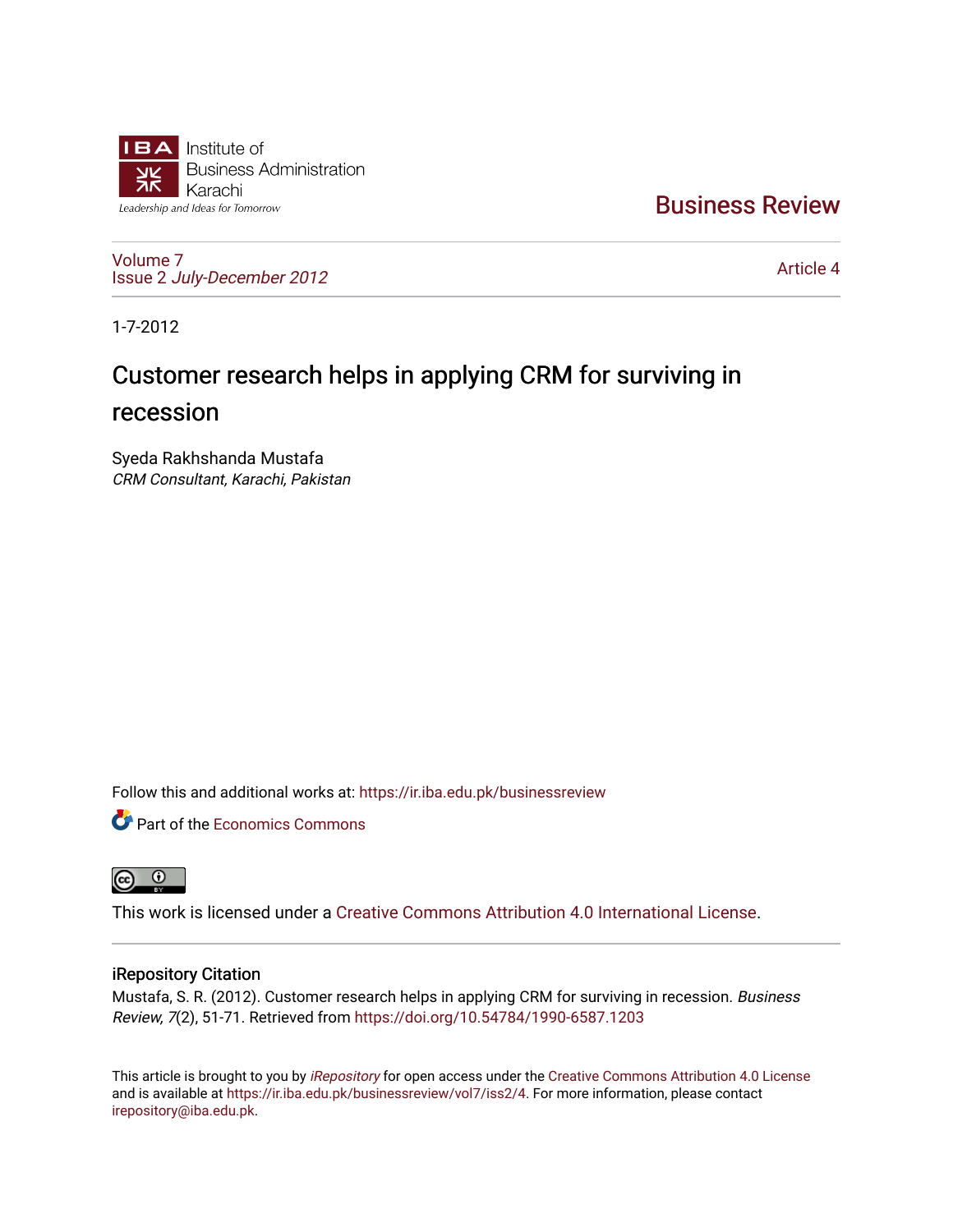## **ARTICLE**

## **Customer Research Helps in Applying CRM for Surviving in Recession**

Syeda Rakhshanda Mustafa *CRM Consultant,* Karachi, Pakistan

## **Abstract**

*The purpose of this research paper is to come up with ideas on the, how Customer Relationship Management (CRM) can be used in the most effective and productive manner in order to save companies and minimize the effects of recession. The researcher has tried to focus on those strategies that are best to overcome recession and companies could adopt them in order to overcome downfall and decline in profits. This paper also explores the idea that how helpful is CRM to recover at that time.* 

*This research paper is of considerable importance as the world is experiencing global recession and by using CRM strategies, companies can map out a proper way to overcome the effects of recession, and also for those who intend to initiate the entrepreneurial projects in these difficult times. By using these CRM strategies, in accordance to the findings of this report, the effects of recession can be minimized.* 

*The scope of applying CRM in cutting recession is immense, and thus could not be studied wholly in any specific research project. Likewise many different companies have used different type of CRM strategies to overcome the harsh effects of recession, so every strategy could not be explained here due to limitation of time, resources and access to information. I have tried to suggest strategies that are best to overcome recession.* 

*CRM applications and practices are employed to make businesses more efficient and increase customer fulfillment. Although besides overcoming profit declines, there are more than enough benefits of using CRM but few of the most effective benefits of CRM are discovering new customers, increased sales volume, prompt revenue generation, customer and employee satisfaction, improved productivity, competitive edge, improved performance of HR department, balanced and proactive approach and effective business planning.* 

*This research study revolves around the three main ideas: Role of CRM to overcome the problem of decline in profits during recession, establishing better customer understandings and relations and avoiding effects of recession.*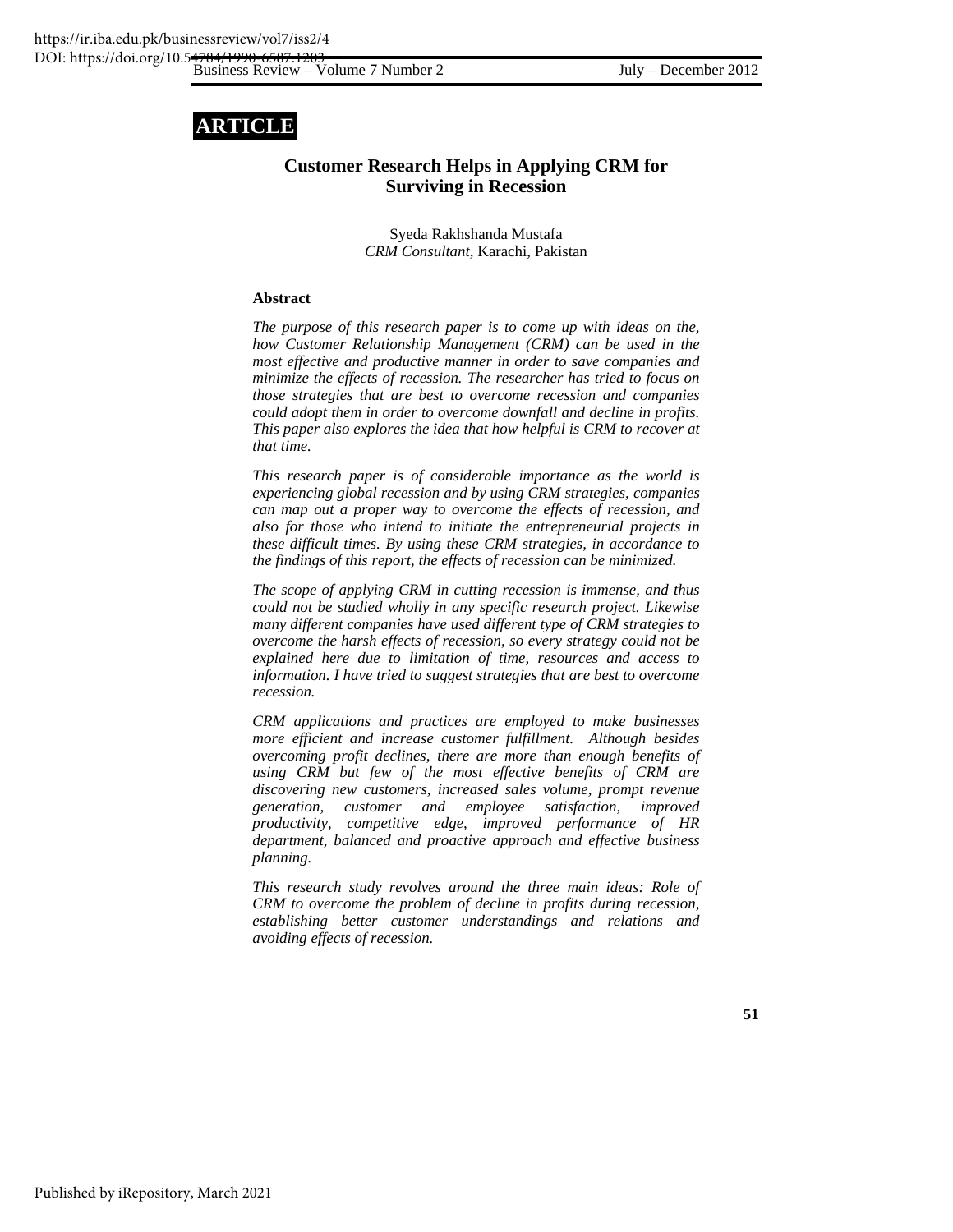*Marketing research is the tool to collect the data whether about the customers or competitors, understanding customers' changing behavior, not cutting back companies marketing expenditure, getting more from CRM technology investments, re-assessing target customer portfolios are the key to success. Not only surviving in the recession period but even excelling in the business performance.* 

**Key words:** CRM, Recession, Retention, Customer Data Base, Focused surveys, customer loyalty

#### **Introduction**

Market research is the foundation of any business activity whether starting up a new business or lifting it in bad economic conditions. Recession can be defined as significant decline in general economic activity extending over a period of time. Recession results in unemployment, revenues dropping and governments taking back subsidiaries. Further more it results in stock market crash, fore closure and bankruptcy. Currency crisis, inflation, war and speculations in financial context are the major causes of recession. Signs that usually indicate the recession include the unemployment, large companies' depressing profits, defaulting borrowers, credit card purchases shooting up, increase in prices of essential commodities, declining prices of property and stocks. Less purchases are made and the country's GDP goes down. Savings are used for day-to-day expenses and a general consumer starts worrying about all of the above. When general consumers start feeling the pinch and start worrying about their own future on the above points; this will indicate that recession has begun.



This research study focuses on collecting consumer data and turning it into relationship with the customers, applying CRM help in overcoming recession. Customer relationship management (CRM) consists of the processes a company uses to track and organize its contacts with its current and prospective customers. CRM is used to support these processes; information about customers and customer interactions, stored and accessed by employees in different company departments. Typically, CRM goals are to improve services provided to customers, and to use customer contact information for targeted marketing. CRM is used to gain the confidence of customers by providing them what they actually need in best possible way. The most important functions of CRM are acquiring new customers, growing the relationship, rewarding the loyalty and retaining the existing customers. In a nutshell, CRM deals with the many interactions a company will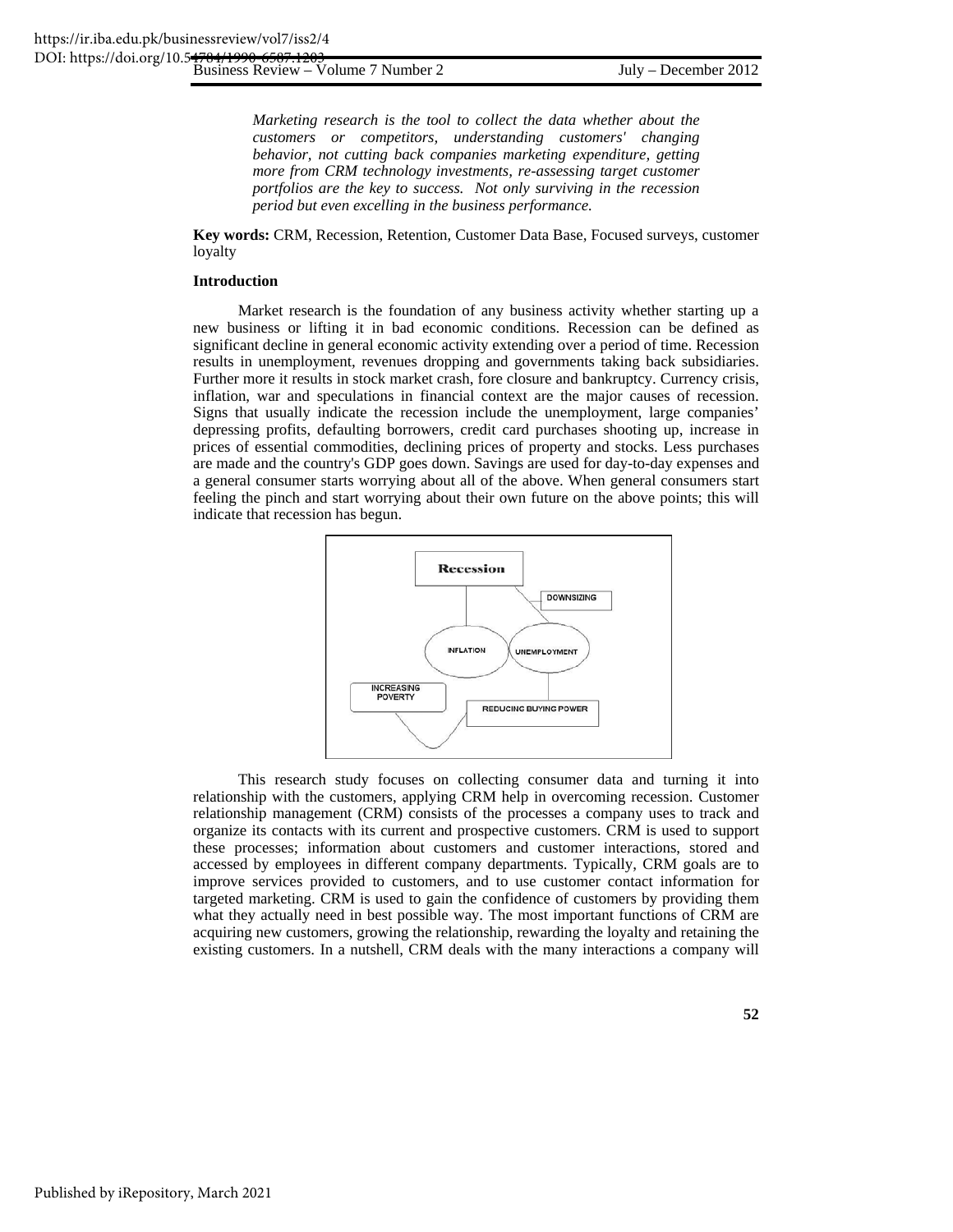have with their customers. The central goal of this system is to improve the relationship that a company has with its customers, and the goal of doing this is to increase profits and become more competitive.

The span of CRM has spread very vastly whether in Sales and Marketing, Billing and Expense, Project Management or Human Resources. Along with giving the opportunity for cross selling and up selling, it helps sales department in Appointment Management, Time Management, Calendar Management and reporting. CRM also implies on services module that can help the customer services department to manage service contracts, tracking individual cases and recording information in a searchable knowledge base. Services Module features are Product database, Knowledge base search, Customer tracking, Contract Tracking and Customer History.

While some CRM functions are relatively simple, others are exceptionally complex. Examples of basic CRM functions are customer tracking or live chat. Advanced CRM deals with functions that are connected to a dynamic information network. When a company decided to buy a CRM software package, there are a number of things they will want to look for. First, it is important to realize that "no one size fits all." The CRM solution that works for one company may be totally ineffective with another. Each company has different needs, and the CRM system must be customized to meet these needs. Despite this, there are general things that every company should be mindful of before it decides to invest money in setting up a CRM system.

It is important to avoid placing too much importance on the price of the product. This will not be easy once you begin shopping for CRM systems, sense they tend to be quite expensive. The features that all companies will want to look for in CRM systems are integrity, adaptability, and systems that are user friendly. It is also important for a company to set specific goals and strategies they can use to achieve them. Once this has been done, they can look for a CRM product that can suit their needs. For example, if the goal of the company is to improve its customer service, they will naturally want to purchase a program that is capable of helping them meet this objective. It should be a program that has a number of advanced customer service features built in.

While it is expected that a company will have to customize the product to a certain degree once they've purchased it, too much customization can be time consuming, and costly. Even worse, the company may fail to reach their original stated goals. The goal that the company sets down "before" they begin looking for a CRM system must be present in the system that they purchase. This is one of the primary causes of failure for companies that attempt to implement a Customer Relationship Management product. They spend too much time looking at the technology, and do not create goals that can be connected to that same technology.

Most companies will already have platforms and systems that they are currently using. When you look for a CRM system, you must make sure it is compatible with these existing platforms. If it is not, you will have compatibility problems, and this can cause the CRM project to become a failure. In addition to this, if you are put into a situation where you have to re-enter specific information into databases; this will become a very expensive process. It is critical for companies to make sure they buy systems that are compatible with their existing platforms. The CRM system must be integration friendly, and a good CRM vendor will know this.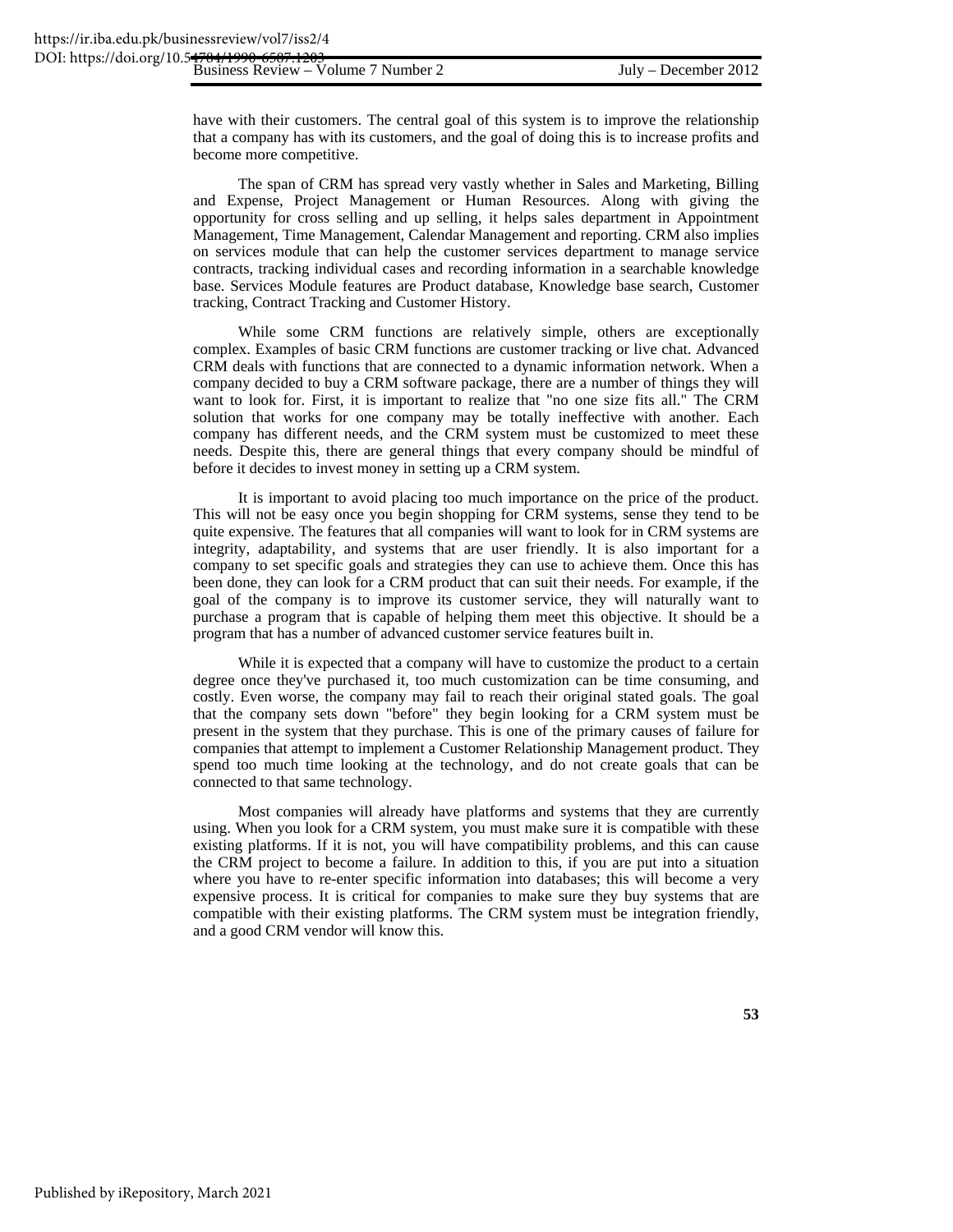Customer retention is imminently important for organization success, as the cost of acquiring a new customer is greater than holding onto an old customer. It is obvious that the most profitable customers in any organization account for almost 30% of a firms profitability. Looking at these staggering statistics, it is no wonder that customer retention is high up on the list of organization essentials.

## TYPES OF CUSTOMER RETENTION PROGRAMS

## **Discount Programs**

In this type of program, the customer receives a discount when he makes a repeated purchase. This is profitable as it encourages customers to keep buying, as they want to avail the lower price.

#### **Card Programs**

In this type of program, the customer is provided with a swipe card that can be used while purchasing and avail of any discount or benefit.

#### **Loyalty Programs**

Here customers are given the option of gaining points when they make a purchase. These points can be redeemed and exchanged for gifts or further discount coupons. This also serves as a stimulator for customer retention.

## **Benefits of Customer Retention Programs**

- They permit the collation of important customer data.
- They allow the usage of this data in the understanding and dealing of customers.
- The data collected from customer retention programs is often used while making valuable customer decisions.
- They assist in making the customer feel special
- They boost customer service and thereby increase customer loyalty.

## **CRM Rewards**

CRM also provides the customer with a much-needed avenue to vent his problems, ideas and suggestions. Hundreds of sales leads are lost yearly as disinterested employees pay slack attention to customer suggestions. A venue is required for these suggestions. This is supplied by CRM implementation.

#### **Research Questions**

This research study revolves around the three main questions

- 1. How CRM helps to overcome the problem of decline in profits during recession?
- 2. To what extent is CRM establishing better customer understandings and relations?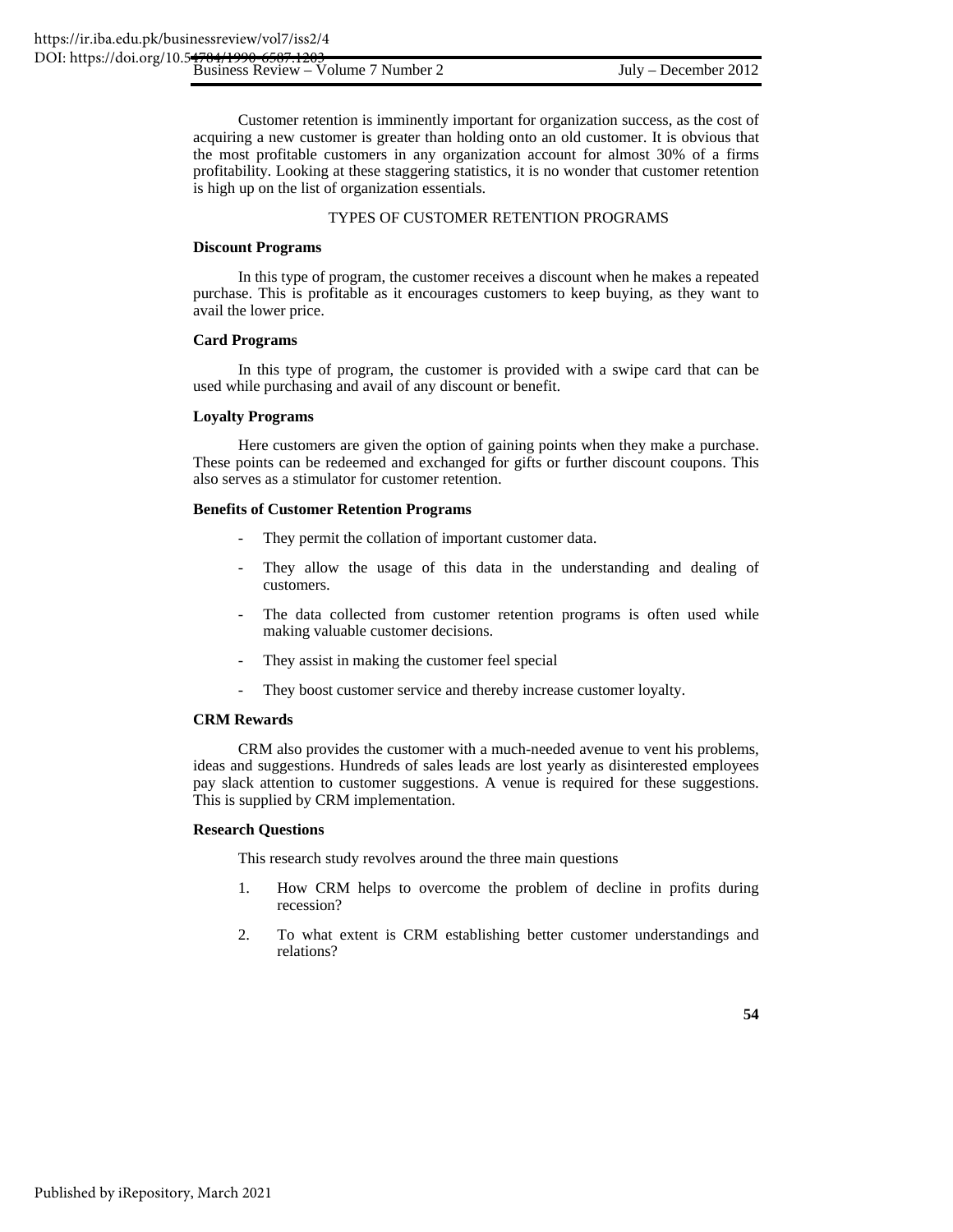3. How can the effects of recession be avoided?

#### **Literature Review**

CRM strategies are more successful in organizations that prefer their customers more and reward them in an appropriate manner. Acceptance of a CRM system should be monitored over time. Gerrit H. van Bruggen and Berend Wierenga (2010) in their article 'When are CRM systems successful' explained that:

CRM concerns the project approach aimed at understanding and influencing customer behavior through meaningful communication in order to improve customer acquisition, customer retention, customer loyalty, and customer prosperity. The implementation of the CRM approach in companies usually involves the creation of a comprehensive information system, the "CRM system". The core element of a CRM system is a database with data about customer characteristics (e.g., demographics; customer size, and industry for business to-business customers), data about companycustomer contacts, data about the way the customer has responded to earlier company offers, and data about the customer's purchase history with the company. In addition, CRM systems usually contain analytical tools to analyze data and generate information that can be used for successive marketing actions. Furthermore, sales force automation, data warehousing, customer service automation, and call center systems can be elements of CRM systems.

CRM systems offer support in two different ways. First, CRM systems facilitate the day-to-day interactions with customers. This is called the way of employing the system the operational use of CRM systems. Second, customer data in CRM systems can enable firms to control on data about their current customers. The use of customer databases and analytical tools creates opportunities for cross-selling new products and services to existing customers. Information from the CRM database can be used for developing customer acquisition and customer retention strategies, and for the optimization of customer equity, such use of CRM systems is called as the strategic use of CRM systems.

The principles of the CRM approach are appealing and nowadays companies increasingly organize themselves around their customers.

The CRM approach is one of the growing management techniques in recent years.

In some cases the CRM system is found to be very slow that salespeople in the field found themselves unable to download customer information from the company's databases onto their personal systems. Such user-unfriendly systems can be counterproductive.

These negative experiences should not be reasons to abandon the CRM approach but on the other side it means getting CRM right is important and urgent. CRM has arrived and now it's up to the users to make sure that it pays in more productive manner and by avoiding errors. A recent study by Reinartz, Krafft, and Hoyer provides support for the claim that the CRM approach can improve firm performance. Based on an experiential study among 211 companies in Austria, Germany, and Switzerland, the authors have reported a positive relationship between the implementation of CRM processes and company performance and its role in declining recession.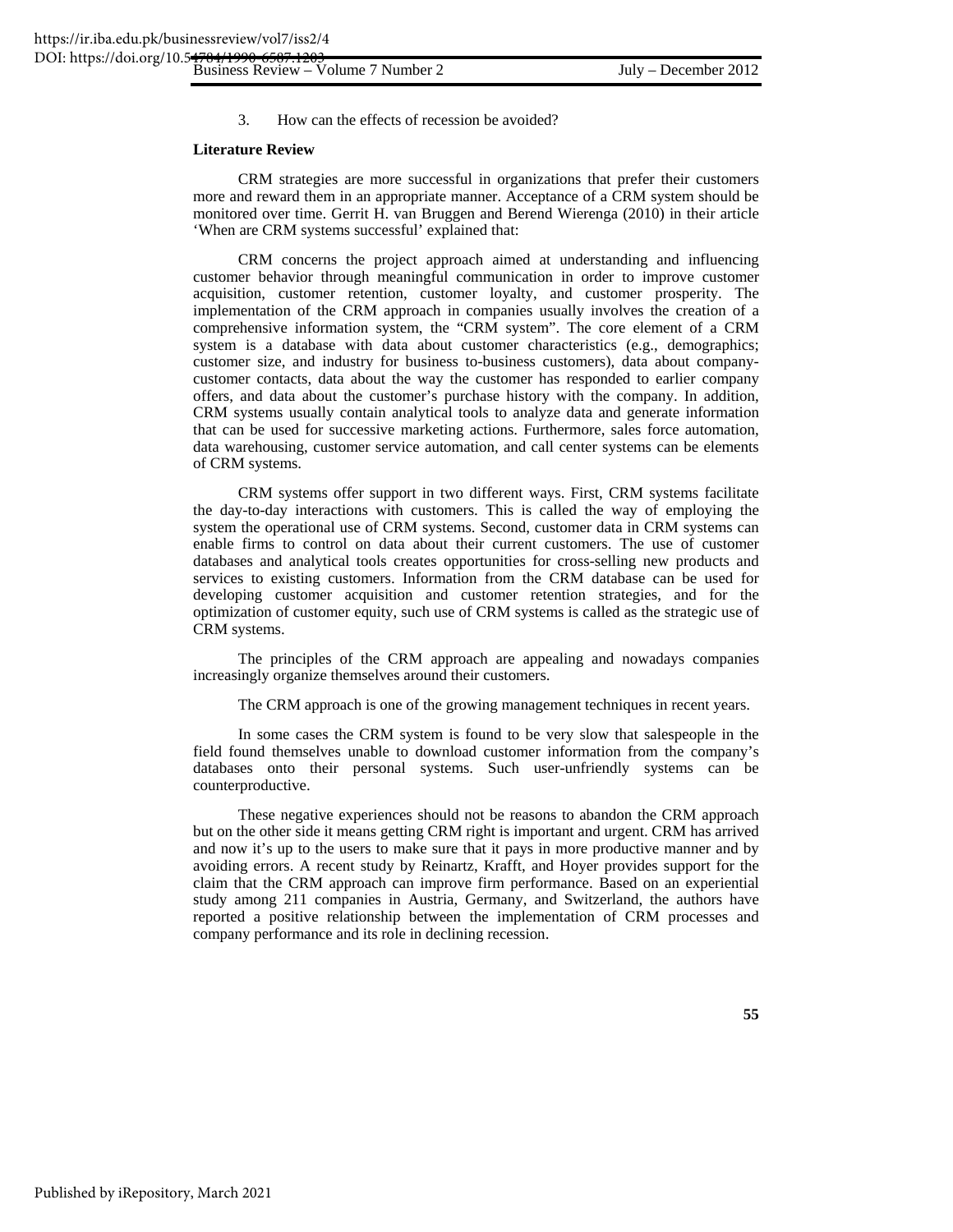The study also include to what extent a company has processes in place for managing relationships with its customers and how this affects company performance. In theory, these CRM processes could be implemented without any CRM system at all.

But it is sometimes found to have negative effects on company performance. This suggests that effective CRM policies are not a matter of spending a lot of money on technology but much more of having CRM systems effectively adjusted to the tasks of users within companies.

Therefore, it is needed to develop insight in when, under which conditions CRM systems improve organizational performance.

CRM systems affect company's performance and the key factors that are associated with the impact of these systems are defined by DeLone and McLean(1992) who developed an integrated model in which a range of different success variables. DeLone and McLean distinguish two different levels for information system effectiveness: the Individual Impact and the Organizational Impact of these systems.

Individual Impact refers to the effect of the CRM system on the user of that system. Those to what extent this information helps the user to be more effective and increases the user's productivity improves job performance or makes the job easier. Organizational Impact refers to the effect of the CRM system on organizational performance.

CRM systems can be used for different purposes, in different ways, and by different number of people within the organization. Two important characteristics of CRM systems include operational use and strategic use. With operational use, the CRM system may be used for day-to- day interactions with customers. With strategic use, the use of a CRM system for gaining insight about opportunities in the market and how to make use of these opportunities in an optimal way (e.g., acquisition, retention, and optimizing customer equity). Systems that are used in the latter way will usually be the more sophisticated ones. At the organizational level, strategic use has the purpose to increase the effectiveness of the CRM system and can therefore be expected to have a positive effect on the Customer Impact and the Financial Impact of systems. So similarly this will help in overcoming recession. The incentive structure within an organization can be expected to affect the way CRM systems are being used (including rewards for employees for building relationships with customers). The use of appropriate incentives is an important means of keeping people in an organization focused on customers. If an organization rewards its employees for building relationships with customers it will be useful for these employees to use CRM systems and individual users can also be expected to be more satisfied with these systems. The impact of CRM systems for the overall organization will also be higher if the organization rewards customer centric behavior because this will motivate both the number of employees using the systems and the intensity of use.

For effectively serving customers various interdependent departments will have to cooperate. Effective communication and sharing of information will be important in such cases. CRM systems that combine all information will support interdepartmental coordination. The more communication and coordination in the implementation and use of CRM systems between departments, the lower the uncertainty about these systems and the more likely their adoption by various departments and different users. Interdepartmental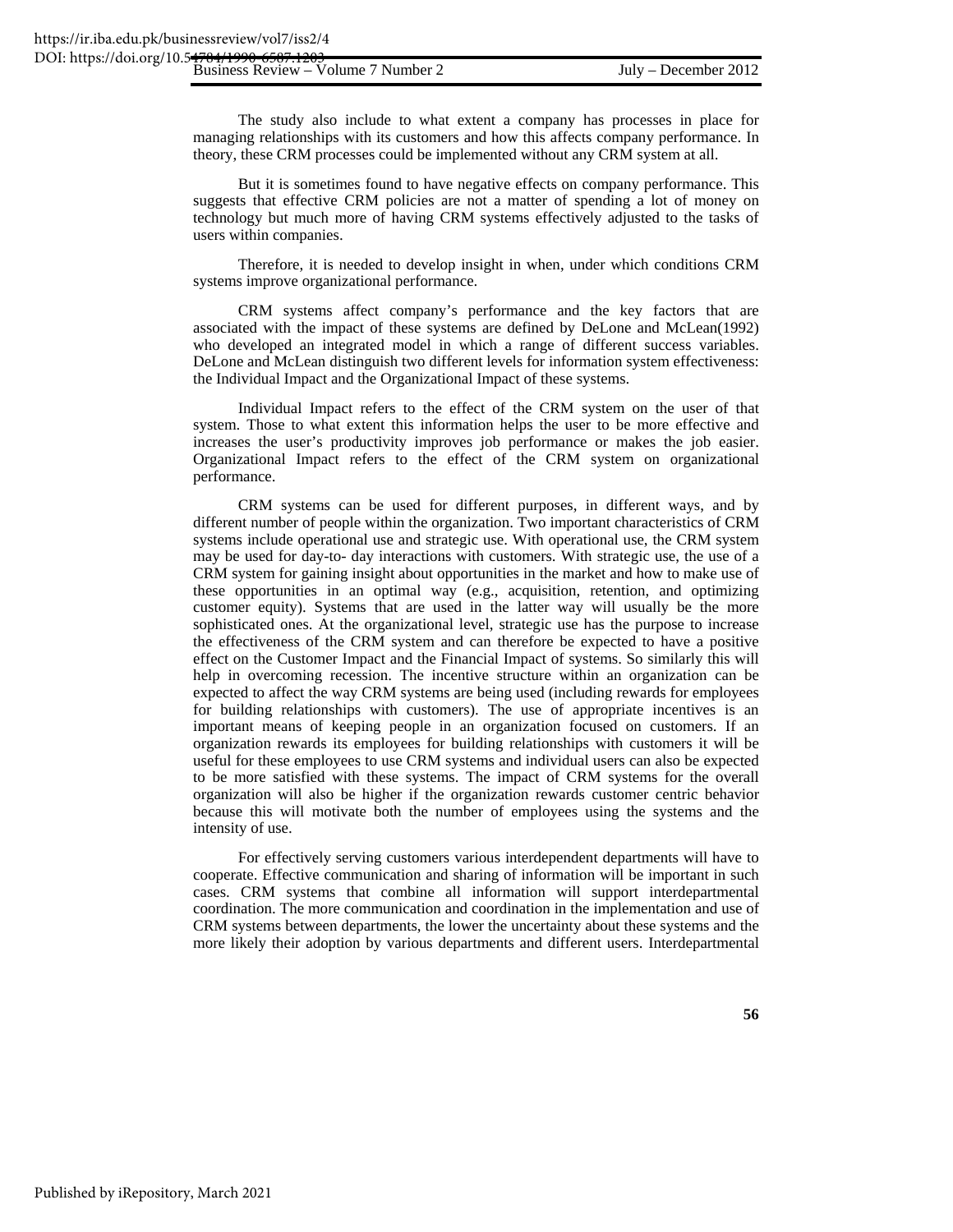coordination is thus a favorable condition for a CRM system implementation and use. The process is directed at customers to benefit.

The CRM approach is most likely to be efficient in corporations where individual customers are known and where records of these individual customers are kept. CRM would be a less feasible approach in the FMCG sector, where organizations typically have millions of (anonymous) customers. It is believed that organizations mainly operating in business-to business markets can especially benefit from CRM.

In organizations customer impact by the use of CRM made the organization more successful with customers leading to improved customer satisfaction.

Financial Impact concerns that how the maximum profitability can be achieved and can expand customer share and Customer Efficiency Impact help to measure the extent to which the CRM system affect the organization's efficiency in dealing with its customers.

As economy all over the world slowly slides into recession, organizations face new challenges and opportunities. In today's interrelated world, it's impractical for companies to suspend their innovation initiatives, doing so is to risk being and losing precious ground to competitors who found creative ways to keep their innovation initiatives moving during the darkest days of the downturn.

Chuck Frey of Innovation Tools and Renee Hopkins Callahan of Innosight did a research in 2008 to learn about the strategies to maintain the profits and innovation during challenging times named "Innovation Strategies for the Global Recession" .The analysis of this report reveal some powerful themes that are:

Start doing forecasting related to the changes and expected financial crunch. This will help you to identify new ideas and opportunities.

Customers always have problems to solve, even in a downturn. The recession is eliminating some jobs customers previously needed to get done, while at the same time creating new ones.

The current economic conditions are also causing disorder on the trade-offs people make when they consider "hiring" a product or service to get a job done. Invest time learning how your key customers' priorities have changed, and quickly realign your business models to meet their needs. Rethink your business starting with the customer, and work backward from there. Customers need the assurance that a company is the best possible supplier to meet their needs. Company's products and services are differentiated enough so that customers can see the advantages a company offers. Company has to make sure and clearly understand how your key customers determine value, and align their products, services and marketing with that value. Focus on key customers and how their needs have evolved. As competitors pull out, company may find new opportunities there, too

Get rid of some of the riskier, longer-term, or overly broad programs, and redeploy the funds to support more promising initiatives with shorter time horizons.

Leave the least promising ideas and focus on those with the greatest potential. Many companies that claim to have no resources actually have plenty of resources, but they are tied up in the wrong activities and projects.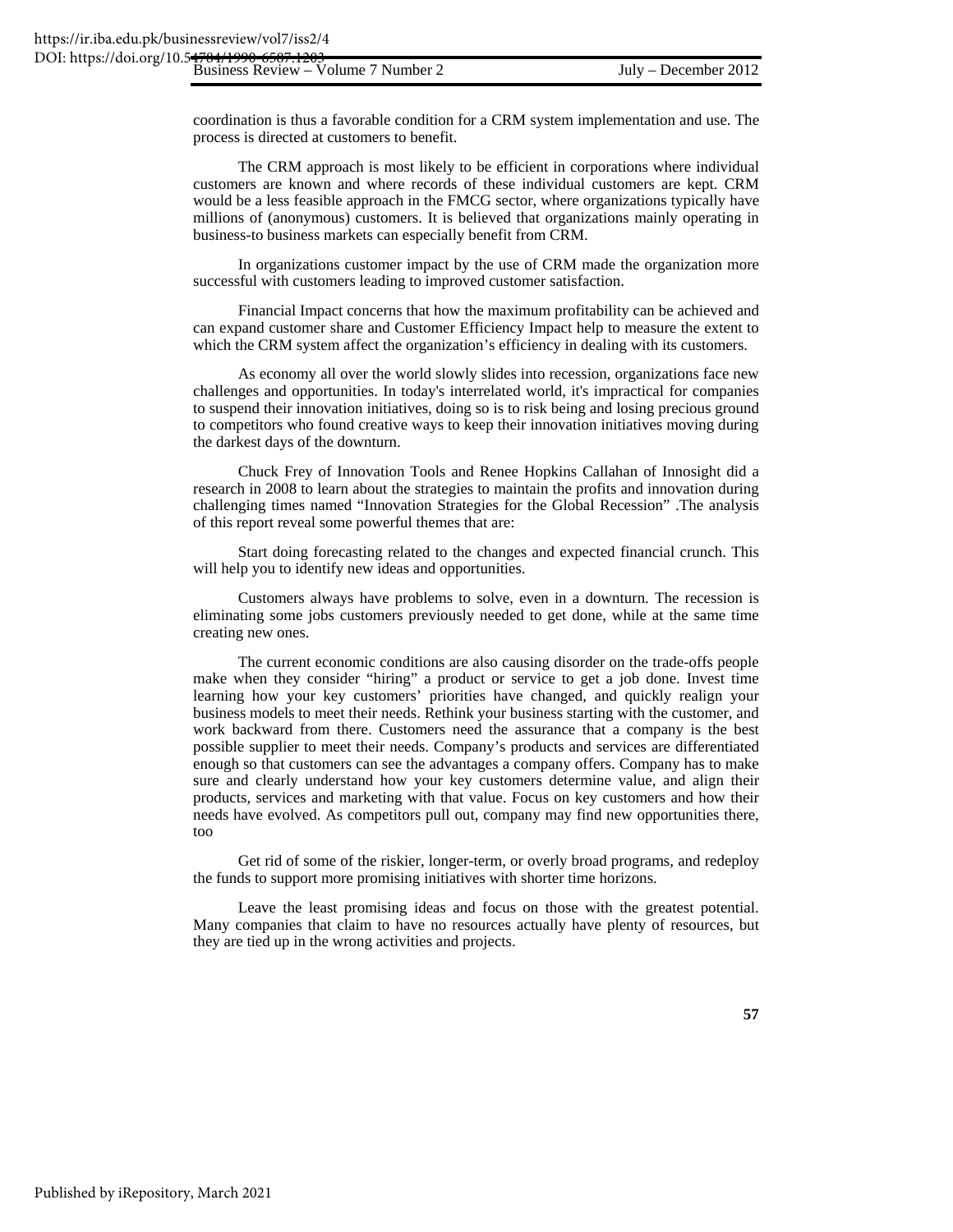Continue to look and invest in R&D, but at a lower cost and lower risk. You can do this by sourcing R&D talent from low-cost countries such as China, India, and Eastern Europe, or using services that enable you to submit your idea challenge to a large community of professional problem solvers.

Partnering with other firms who provide complementary products and services is another way to share costs and risks, and maintain your R&D momentum through the downturn.

Consider adding value-added services to your products, and brainstorm ways to provide new customer experiences. Think in terms of other uses for your existing products. If your customers know that your products provide greater utility than those of your competitors, you'll be more likely to win their business. Also look for incremental improvements to your products that can significantly increase their value, at a minimal additional cost. Finally, take a fresh look at some of the incremental improvements or R&D projects you may have abandoned before the downturn because the timing wasn't right; some of them may do a great job of meeting customers' current needs.

Building more strong and better relationship with suppliers can improve the efficiency of collaboration, logistics, and other elements of companies supply chain. Strengthening these relationships may help to recover faster when the market will improve.

Brainstorm other potential partnerships that could increase value to the key customers.

Companies need to identify any emerging competitors who may see firm's current weakness as an opportunity to advance. Present firms tend to ignore new entrants because their products and business models are too basic to be taken seriously. But many incumbents are already providing products and services that have already "overshot" the needs of their core customers, who may be looking for more basic, inexpensive options during the recession.

Dick lee and David J. Mangen in their third of several articles focusing on findings in Customers Say What Companies Don't Want To Hear defines companies that consider customer focus a low priority are afraid of having CRM oriented implementation change as considering it as a risky activity. However, not making change in your organization and business model during a time of unstable customer change, so they were experiencing, and asking for a slow downfall of company.

In this new and changing environment, empowered customers are demanding much more than good products at competitive prices and product quality topped the list of factors that motivating purchase, customers believe that product quality without the other customer-friendly factors wasn't enough to drive purchase selection And when customers change so much, companies have to change with them or otherwise those companies with customer oriented behavior will steal their customers.

For avoiding downfalls and crashes companies are no more balanced than individuals, and when it's not and when companies come across surprising and unexpected consequences as a result of CRM-driven business process change, it usually means that they will be in a serious shock. The best way to keep your CRM implementation is avoidance, the most important aspect of avoidance is expectation. Something, which is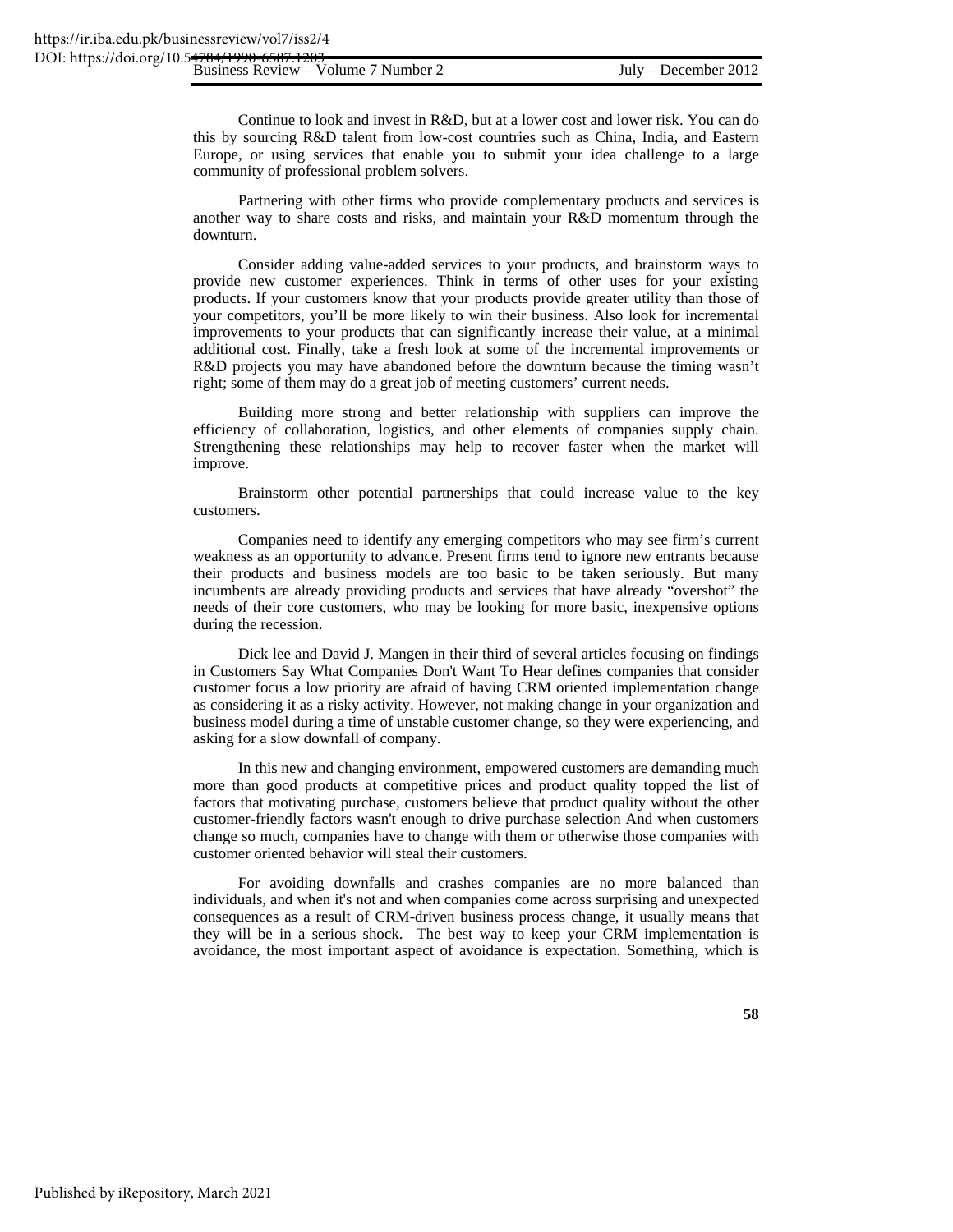observed over the years, is that most companies that suffer from unanticipated consequences of implementing CRM aren't anticipating. This is rather bad planning.

So you have to carefully map your current business processes and design and plan what your business process should look like to support customer-centricity, and then, perform a gap analysis that tells you what must change to go from. Some examples of change-related events those are hard or impossible to predict include management promotions, new hires; senior management leadership can overcome such issues where leadership is lacking in running CRM in overcoming recession.

## **RESEARCH METHODOLOGY**

#### **Variables**

Decline in profits is one of the major issues in recession, so the researcher have studied ways to overcome it by using CRM.

Another issue is of customer's trust decline in an organization. How can this be overcome and better customer understanding be developed?

#### **Types of Data**

Mostly data used in this research is secondary data whereas personal observation and professional's views are also used.

#### **Data Collection Tools**

Researcher has collected data through different scholarly articles and other secondary sources and compiled all information in the best possible way to reach the conclusion and also suggested and analyzed the most appropriate ways to overcome recession through CRM. Researcher has gone through articles and views available on Internet around the globe and then suggested her own view.

#### **PRESENTATION OF DATA**

## **CRM helps to overcome the problem of decline in profits during recession**

Jack Trout (2009) in Mistakes Shape Recession Marketing states that CRM can play a very important role in overcoming the losses and control the derailing of institutions in the era of recession. There are many suggestions as how to measure CRM success. Some of them include the use of metrics and balance scorecards, or simply rating customer satisfaction. All of these measuring techniques could provide essential information on how to attract and keep customers loyal to your product or service. A mixture of these techniques could provide a picture of the success a company has with its customer relation's management approach. Because by using these techniques you can measure and evaluate the performance on each and every phase and can set the strategy accordingly.

The purpose for CRM actions is to find a way to boost profits for the company by improving its relationship with its customers. Encouraging customers to continuously support a service or buy more products is one way of increasing profit. Taking the appropriate CRM measures would be able to direct a company as to where to focus its marketing efforts in order to get the most profits at the least possible cost. Metrics and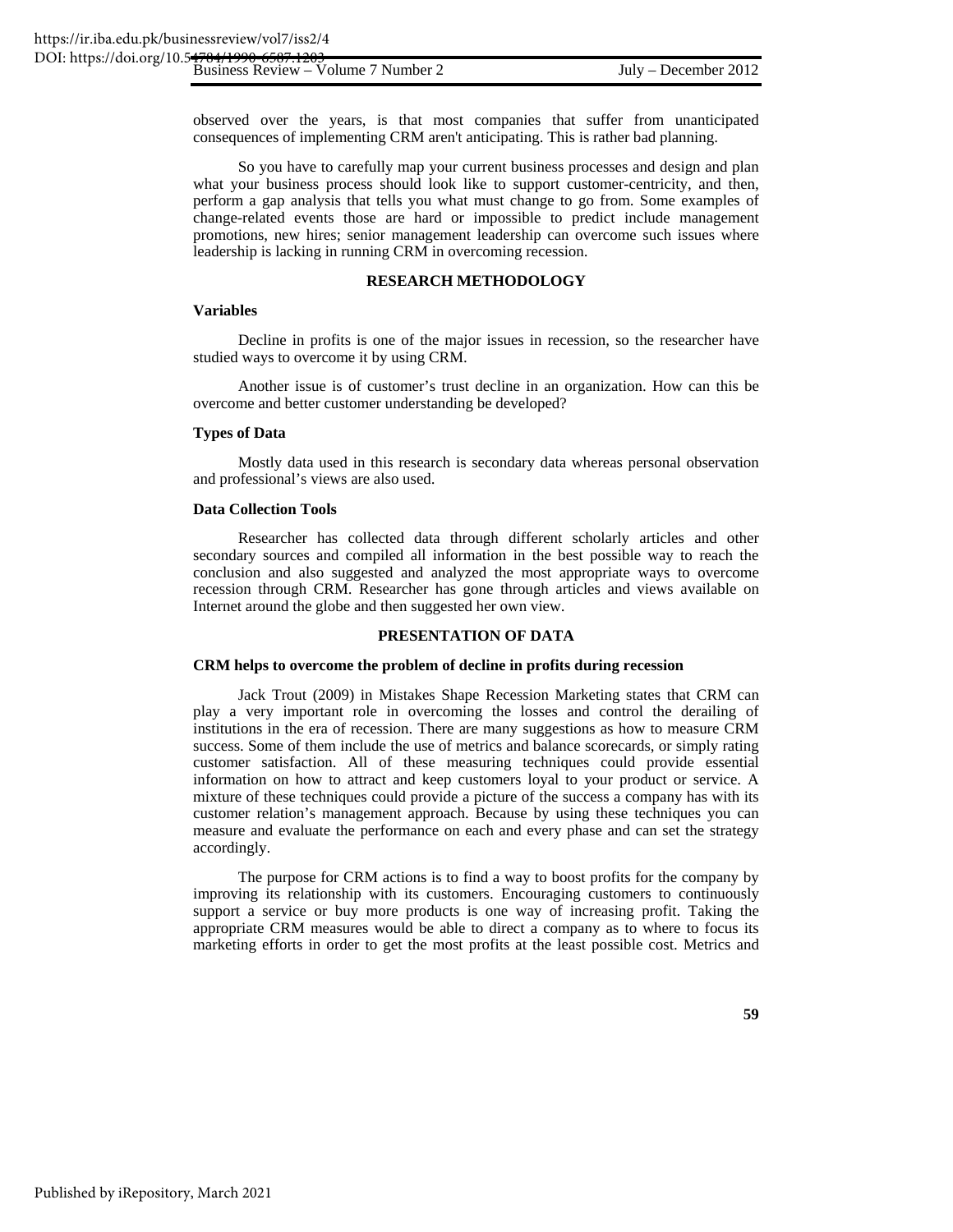balance scorecards can supply the quantitative data to identify strengths and areas of enhancement. However it may not provide you with the information as to how your customers could be drawn in more.

Good and regular communication and research are the keys to gathering information from customers and tailoring CRM measures to give them what they want. Creating a customer database and concentrating on marketing strategy on those customers are the success factors. Communicating with the customers through focus group discussions, surveys, and interviews, showing them that you care about their wants and needs, combining quantitative and qualitative data, give companies the most comprehensive view of satisfying the most common demands of customers and develop much satisfied and loyal customers. This feeling of satisfaction will indirectly help companies to overcome the issue of decline in profits through loyalty factor. The techniques and marketing strategy of a company would benefit largely from a regular assessment of its CRM measures.

It is always significant to regularly keep a measure of the success in company's customer relations management strategy that has to make sure that it is still using methods relevant to their customers. Customers and their needs change constantly and it pays off to be updated with what they want. Maintaining stable communication with your customer base ensures that the profits keep coming and the new ways to keep down costs are innovated.

The success of CRM is calculated by the ratio of sales versus CRM cost. Improved CRM measures should bring in an increase of sales and profits higher than the invested CRM cost. Well-informed CRM measures will give company, an edge over the competition. With creativity and good management, a company's CRM measures would be able to achieve measurable success clearly visible in its profit margins.

According to Pareto principles, your 80% of the business is dependent on 20 % of the customers, formally called 80/20 rule. In almost all cases, sales and service staff are servicing customers who are not generating the most profits, which mean that the business's most important customers are being neglected and most of the efforts are wasted. An effective Customer Relationship Management solution can make sure that companies marketing and sales teams have customer information that they can easily use to significantly grow the value of your customer base typically:

- $\triangleright$  Changes in customers buying behavior
- $\triangleright$  Companies most profitable customers and their characteristics
- ¾ Gaps in product perceived performance and the actual benefits delivered.

CRM is actually used to bring companies closer to their clients. The basic idea is to find out what a client wants and needs, give it to them, and get them to be your client for life. But as with all good technology, it hasn't actually brought the sales teams, marketing departments or customer service departments any closer to the customer at all! Technology just acts as catalysts and it is a cold hard process that rarely substitutes for a human voice and social interaction. At best companies must sustain, grow, and cultivate the relationship. At worst, they will lose it due to changes in the client's circumstances,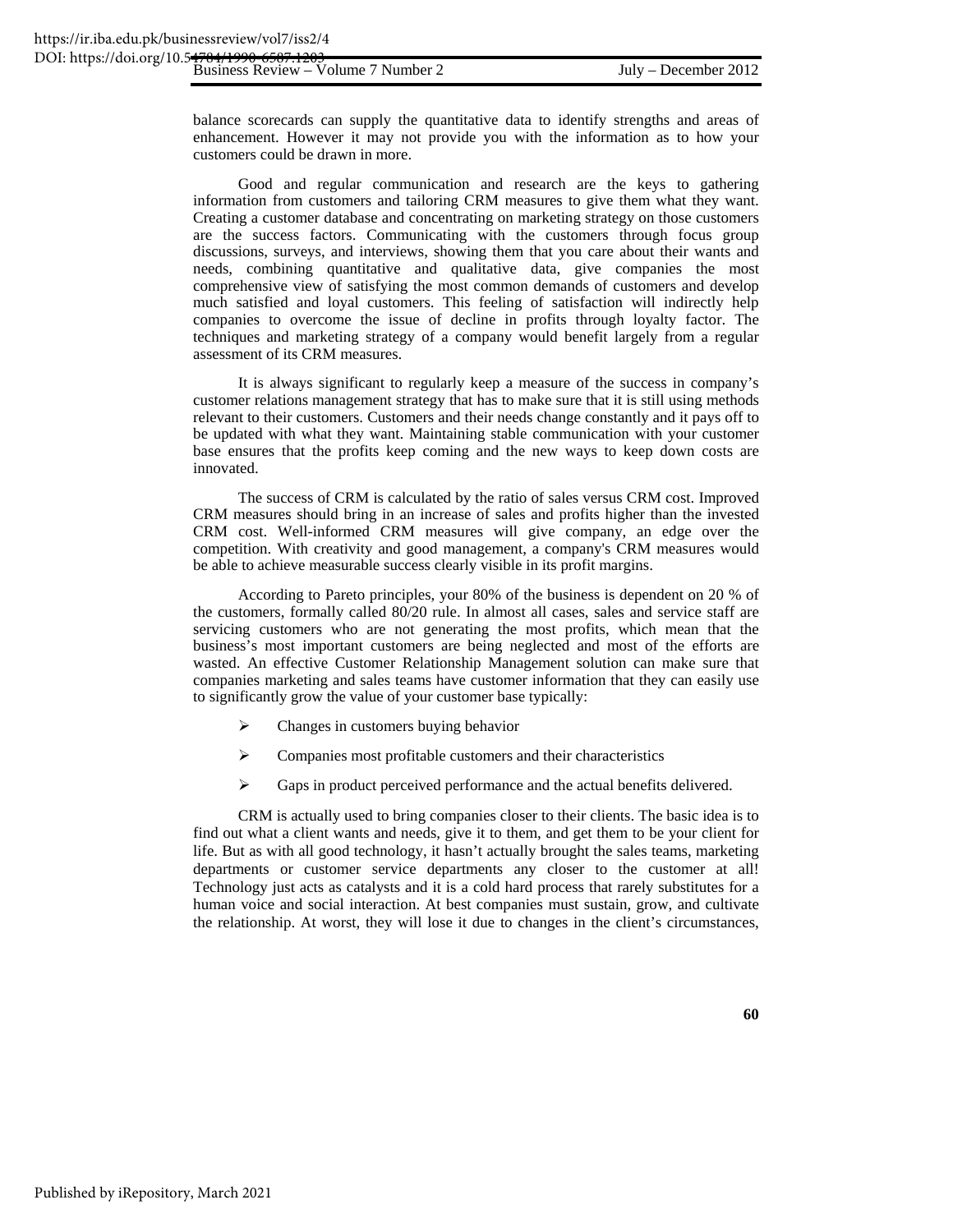competition, economic and political factors, and changing markets. But still it is observed that positive CRM usage will definitely be productive for companies.

In short, it can be said that customer relationship management (CRM) is such a demonstrating measurement tool that can improve your business productivity in a short time. It can provide you tremendous amount of benefits including customer and employee contentment, elevated business sales, increased business identity development, revenue generation and so on. All one has to do is to make full use of these advantages so that modern day business needs will be fulfilled in a stylish manner, even during bad times. Along with CRM to overcome losses consistently, monitoring of competitors is important by regularly reviewing their product offerings, advertising communications, price points, websites and press coverage. Ensuring the awareness about their new products and promotions gives the strategic moves.

Creating a special strike force to monitor key indicators and a perfectly aligned marketing and sales teams with key objectives and with each other, will definitely give a turning point in terms of profit. Companies can do this by creating an approved list of marketing priorities and through identifying the best performing employees and through looking after them. During tough times, managers have to stay positive and convey a positive and confident message to their staff and clients.

The economic downturn spells bad news to most marketers, but a slump also presents an opportunity to build brands. Companies require having an idea how to travel in the downturn.

Jack Trout also mentioned few examples of companies in America, which even in recession have not only survived but also had upward profit graphs.

For example in Wall-mart, the best thing that happened was a recession. The retailer, too, was faced with a prospect of a slowdown in sales, but because consumers began downgrading, the recession worked to Wal-Mart's benefit. Companies should shift their product message to fit the times. They need not change the whole strategy; just change the packaging and messaging to suit the times.

Another example is Toyota's hybrid fuel cars, which are future-focused innovation. Their hybrid cars have found a lot of interest as more consumers are moving away from gas because of escalating fuel prices and sympathy for the environment. When the entire auto industry is in a decline, Toyota is marching ahead. Rival General Motors continued to sell its big cars to focus on profit and satisfy Wall Street. But as customers are moving away from gas-guzzlers, GM's previous star-models like the Hummer are on the block. Toyota proves that sometimes it's better to be first, than be better.

#### **CRM is establishing better customer understandings & relations:**

CRM is playing a positive role in establishing better customer understandings and making positive relations between the company and customer. It also performs comprehensive evaluations of customer profitability. Convenience, completeness and control are the features customers expect when they turn to a business for answers. Increasingly the most effective channel for meeting these expectations is online customer self-service (CSS). It delivers what customers want and businesses need a classic win-win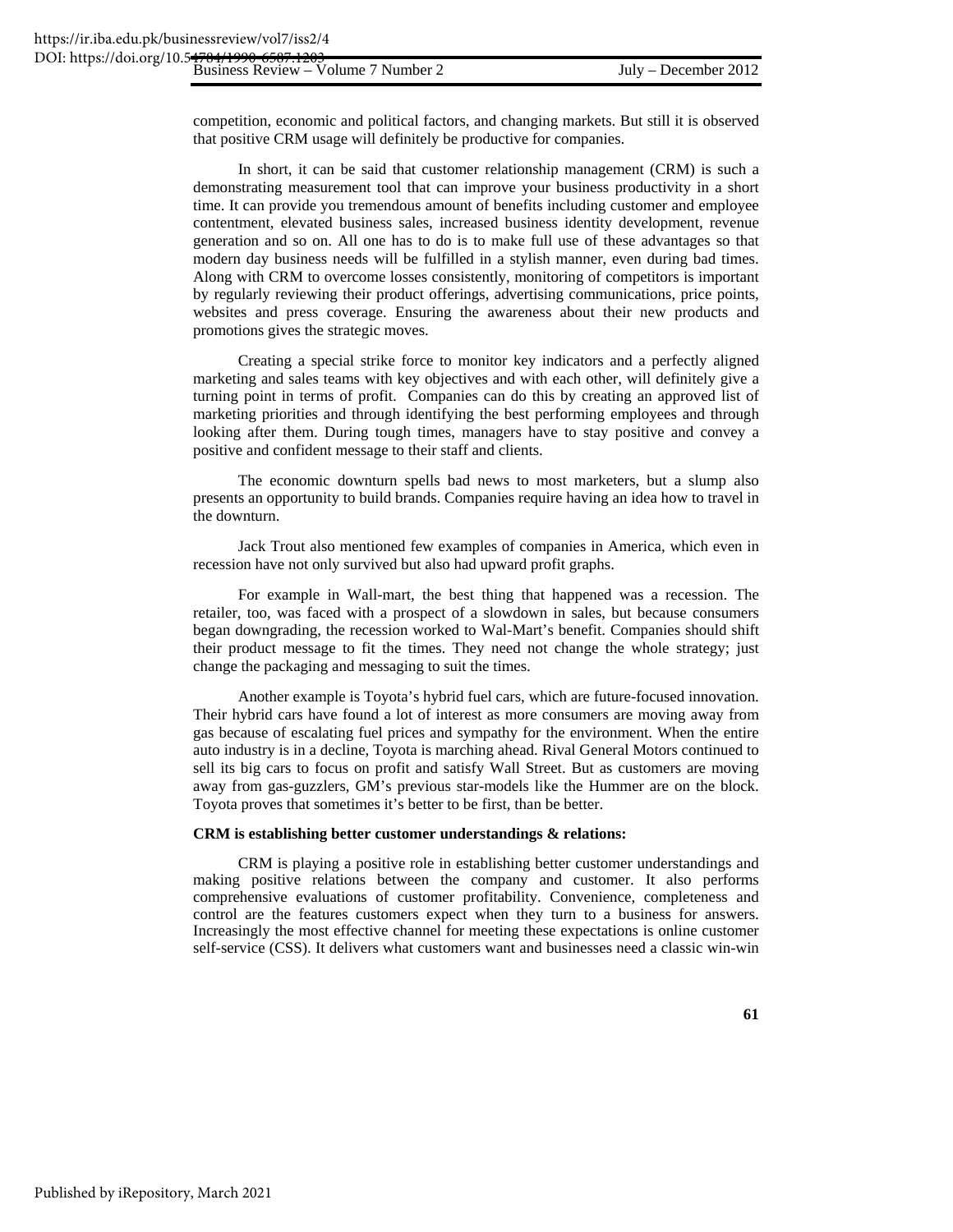opportunity. Wide-ranging self-service platform becomes the first; best stop for superior customer care when it provides the functionality to quickly and simply address customer's most common service inquiries.

Successful CRM practices is not about statistics, data warehousing or loyalty programs, rather it is about competing in the relationship dimension-not as an alternative to having a competitive product or reasonable price but acting as a differentiator in terms of 'feelings' for the customer. If brands can get an edge based on how customers feel about the brand, it's a much more sustainable relationship in the long run. This feeling for a brand, as brand theorists prefer to call it, is directly proportional to the communication efforts, written words and spoken sentences that originate from a company. The critical dimension of any CRM practice is the relationship that a brand shares with its customers. Using the word customer itself may sound a little improper here because 'customer' implies that the person is 'outside' a relationship. And any relationship is expressed and cared for by communication.

Businesses today are utilizing wide-ranging resources to better understand and resolve two critical management issues: inefficient operations in customer-facing business channels that require increasing numbers of employees and resources; and ineffective CRM practices, both which fail to retain customers or grow revenue.

In the article "Optimizing your CRM Strategy at the point of contact," the writer stated that many successful businesses have now taken steps to optimize the productive value of their internal business resources with the knowledge that management of these essential business assets (people, processes and technology) leads to operational stability and allows greater focus on managing and growing existing customers. It's no secret that a strong focus on customers and their business relationships will lead to direct growth in revenue. These operational imperatives are the primary factors for strengthening a business' profitability as well as its overall value and position in the marketplace.

Strategic asset management is the basic form of CRM today; however, ineffective management of internal business resources has served to reduce the CRM value proposition and has led to discussions about the validity and viability of CRM technology. The management of organization's internal business resources drives and determines the value of its CRM strategy and its ultimate success. More specifically, businesses should focus their attention on just how knowledge workers interact with customers through the various channels and then identify appropriate methods of improving efficiency by using their existing internal resources. When a customer speaks with an agent in a contact center, they not only expect that agent should have their information readily available but also be able to handle their request efficiently. This ready access to customer information, instant ability to resolve costumer issues, and flawless transition to offering further service is fundamental to ensuring costumer satisfaction. On the whole, CRM has been able to provide some of these features such as accessing information quickly and other shortcuts to improve productivity, but there is still much that can be added.

Researcher has tried to recognize the shortfalls of CRM and applied a solution that significantly improves customer management by creating an intelligent view of the customer. This solution is desktop integration, which extends CRM by providing data and process integration intelligently where and when it is needed most at the point of contact.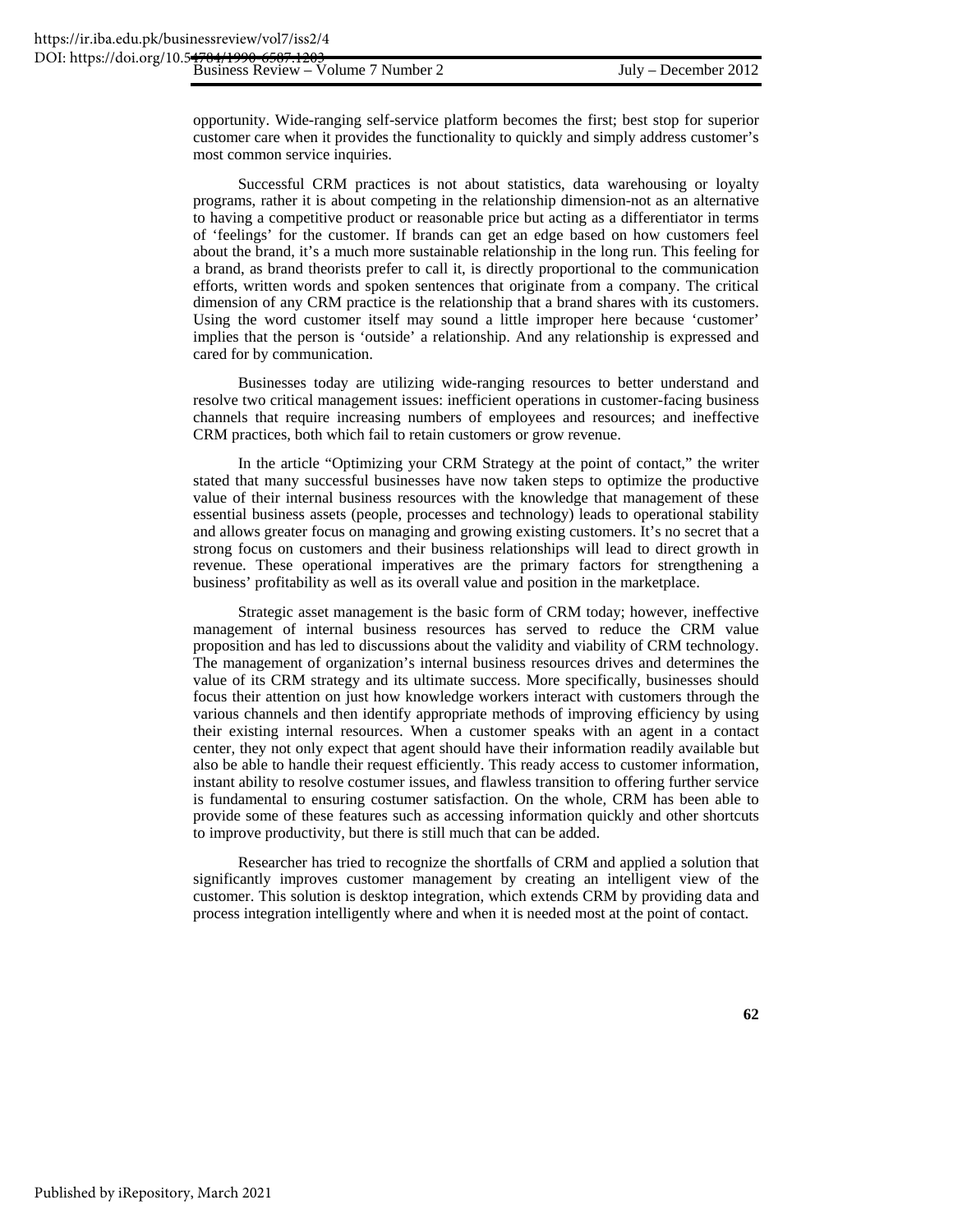By investigating how knowledge workers use their recent tools to provide services such as CRM and then using desktop integration to incorporate other internal and external business resources such as billing, inventory and others, businesses are able to create intelligent views of information that are specific to the framework of their customer's needs. From a CRM perspective employees who interact with customers, either face-toface or by any other means, have richer, more meaningful on-hand information at their desktops that enable them to enhance the customer's transactional experience. These employees are able to affect a higher level of customer service and satisfaction, build stronger customer loyalty and increased customer retention. Desktop integration enables the efficient growth of customer revenue contribution while delivering the necessary operational management gains that result in superior operational efficiency as a result helping companies to overcome their declines and building better relationships.

In the concentrated CRM efforts, a company often forgets the basic thing that is the keystone of the concept, which is relationship. Traditional marketing theories have always focused on attracting new customers, rather than retaining existing customers. Due to intensified competition and greater variety of products over the past decade this has gradually altered. The current taste of marketing is of 'retain' more than 'gain'. Because retention leads to growth and growth leads to fulfillment. While purists tend to argue that brands need customers and vice versa, modernists counter it by saying that customers need *a* brand, *any* brand, so long as the brand is his willing genie. This disproportionate balance shapes brand communication strategies. Positioning is no longer a marketer's tool but rather as an awkward proposition to grab the customer's fancy. Positioning is not brand or product or benefit or feature centric anymore; it is customer centric.

CRM is a simple process, because establishing a relationship is simple. None can be more thoughtful, when it comes to human emotions but surprisingly companies while interacting with their customers have overlooked the very same human emotions. Researchers have often argued that, in order to understand brand customer relationships, it is necessary to consider what the brand thinks of its customers, more than what the customers think of a brand. Marketers struggle hard to enhance the satisfaction of customers only to find that they choose their competitors.

Successful customer communication clearly highlights the brand's functional, emotional, and self-expressive benefits, as the customer would like to see them. It is delivered in a way that is superior or unique when compared to competitors.

Customer experience is shaped by a series of interactions with an organization. Any corporate communication effort should focus broadly on three aspects: understanding relationships, understanding the distinct behavior of consumers to relationship overtures and understanding (and establishing) the role of communication in effective and enduring customer relationships.

What is then important to establish a relationship between a brand and its customer, in order to build a personal relationship? It will no longer be brand and customer, but simply 'you' and 'I'... collaboration is well developed and leads to 'we', which could be a fulfilling state for a brand and a customer.

Social researchers at all times advised marketers that people prefer to do business with people, not institutions or brands. This implies that corporate communication has to be the link that helps to build and maintain a healthy relationship between both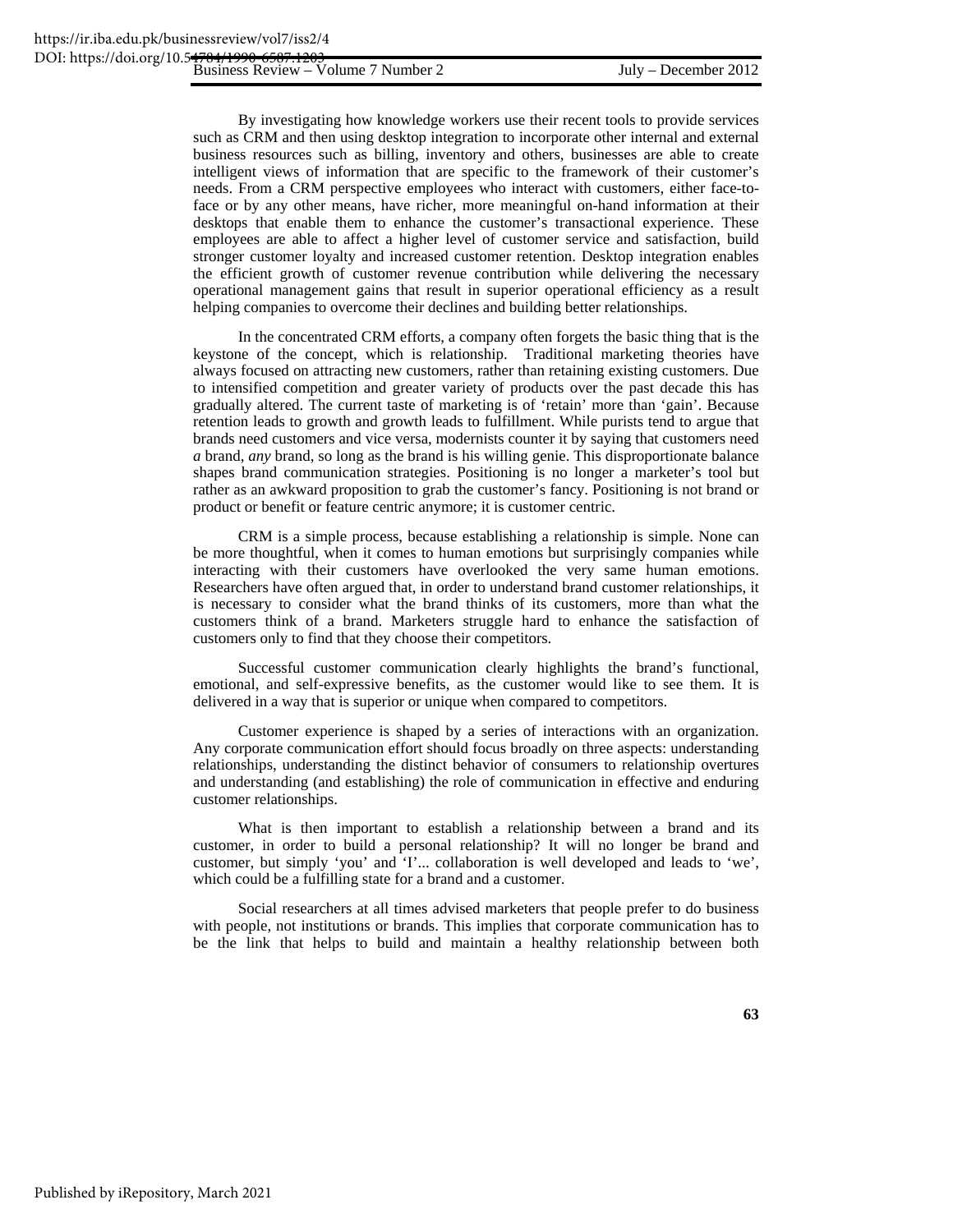stakeholders. Technically there can be several types of regular communication: newsletters fax messages, voice broadcasts, blogs, sales letters, emails and more. Communication with customers reflects strong culture, favorable identity, sound philosophy and genuine sense of friendship.

Corporate Communication is all about managing perceptions and ensuring that, with effective and timely dissemination of information, a positive corporate image is created that ensures a smooth and affirmative relationship with all customers, at all times. Customers now have a variety of choices and, most importantly, they are becoming far more knowledgeable and demanding. The power has truly shifted to the customer. With this scenario, most companies realize that they need to treat their customers with more care.

Companies are now desperately searching for different ways to manage their relationships effectively, not only to acquire new customers, but also to retain the existing ones. According to a Harvard Business Review Study by Reicheld & Sasser, some companies can boost their profits by almost 100% by retaining just 5% or more of their existing customers.

Customers express their satisfaction in many ways. When they are satisfied, they mostly say nothing but return again and again, to buy or use more. Measuring satisfaction is only half the story. It is also necessary to determine customers' expectations or the importance they attach to different proposals of a brand; otherwise resources could be spent raising satisfaction levels of things that do not matter. The measurement of expectations or importance is more difficult than the measurement of satisfaction. Many people do not know or cannot admit, even to themselves, what is important.

Almost always marketers try to understand a customer from the marketing perspective, as people who have to be 'given' something to retain their loyalty. This naturally places them on a moral stand that enables them to look down upon unfortunate customers as beneficiaries of their kindness. In communication, this signifies up and down power positions.

#### **How can the effects of recession be avoided**

In the article "using CRM win recession" the writer gave a thoughtful analysis and discussed the simple rules to gain advantage over competitors in a recession. These simple rules are as followed:

#### **Understanding Customers' Changing Behaviour**

Customers are under the same pressures companies are in, during a recession. The natural reaction is to cut spending and batten down the financial devise that means their purchasing behavior will change as they focus on non-optional purchases, better value products and low-cost services. Companies need to spend more on understanding customers' behavior if they are to respond to customers with value propositions. Just spending more on pushing the wrong products is not going to work.

#### **Do not cut back Companies Marketing Expenditure**

It is very appealing to cut companies marketing expenditure as customers stop buying. But there are countless studies that show that this is the wrong response. As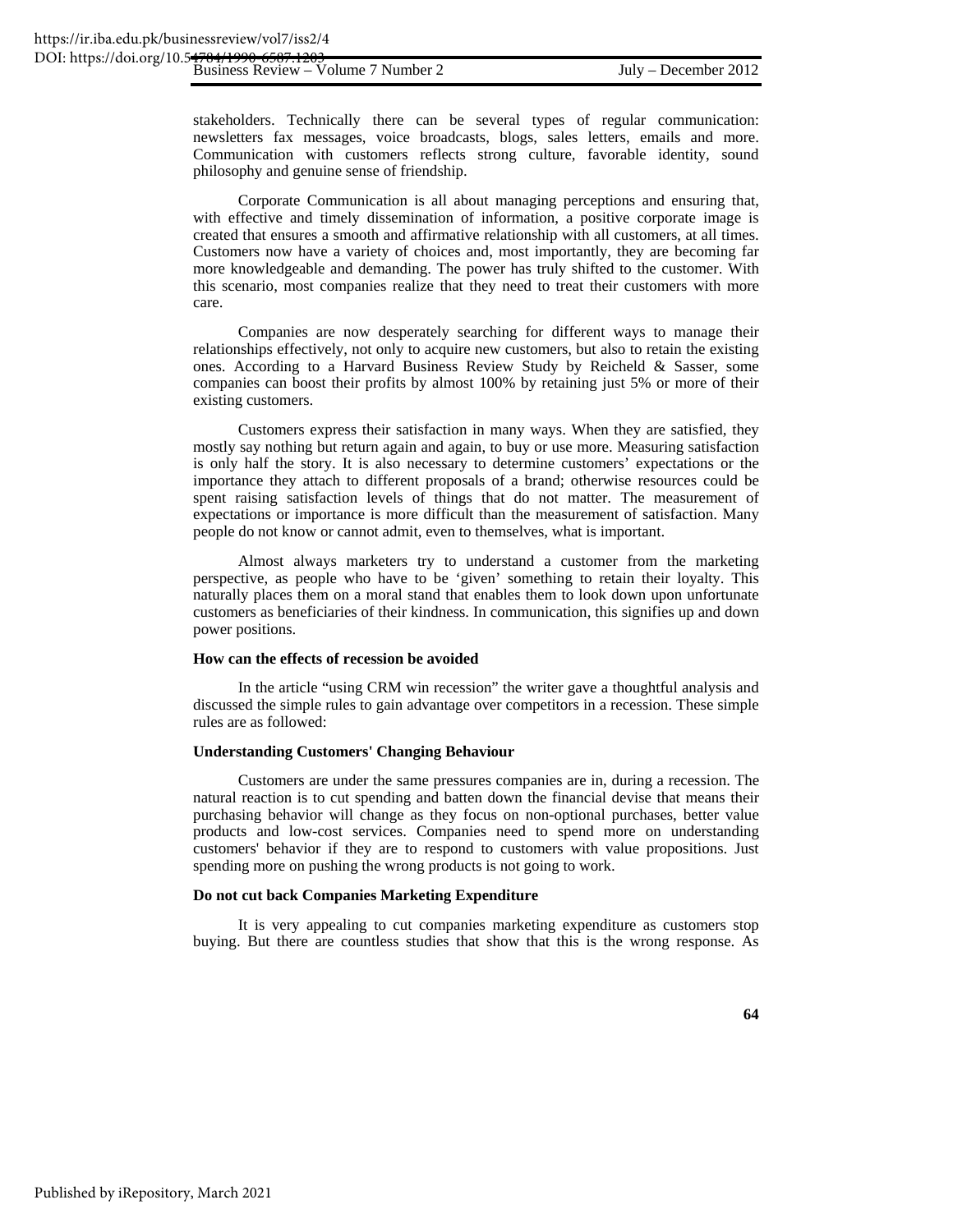company's competitors cut back their marketing expense, maintaining own expenses allows you to reach more customers for less money. It often allows companies to drive a harder bargain with desperate advertising media channels too. This not only increases company's share of influence in the market and customer spending during the recession, it also prepares you for the customer spending return once the recession is over.

#### **Get more from your CRM Technology Investments**

Many companies spent a bundle on CRM technology. When times are good, companies hardly need to use it to grow their business. A rising tide lifts all boats as the saying goes. One Swiss bank spent over Euro 1 million on a CRM system and hadn't even used it a year later. But when recession strikes, companies need to think carefully about how you can use your existing CRM technologies to compete. That may mean changing data flows, work processes or work routines to really make use of the technology's capabilities, but there is nothing like a recession to focus the mind on doing the right thing.

#### **Reassess your Customer Portfolio**

As recession hits, customers who were previously profitable can easily tilt over into being unprofitable and customer value at risk from defection increases for all customers. This is the ideal time to use new approach gained from understanding customers changing performance to identify customers who are either unprofitable, or who company cannot really serve well enough to grow their profitability.

All have low-profitability, high-risk clients like these. Researcher is not suggesting companies should simply fire them. But companies should look at raising prices to cover their costs, reducing service costs, outsourcing to low-cost providers, even creating lowend similar brands so that companies can make a profit from them.

#### **Take Business through an Inclined CRM Makeover**

Rather than just cutting costs, do what Toyota does and apply the lean principles to cut costs by cutting out non-value adding activities from your customer operations. Lean CRM starts with an understanding of what customers really value and then systematically works through the value delivery chain so that it is the customer who drives the whole process. Companies can overcome recession simply by getting free of cost non-value adding actions.

Besides other reason CRM also plays role especially in recession because it can strengthen information that it collects and organizes information about companies' customers and lets them analyze the data for future opportunities. Using this information, companies can develop a sales strategy that will let them offer products in an appealing way even in economically difficult times. Often this involves packaging new goods and services with products customers are already buying and offering them at an attractive price or with other incentives. CRM can help companies identify the most productive items to sell to their customers.

Every customer is vital when business is slow; but some are worth more than others. By allocating sales efforts accordingly, companies can produce more revenue per sales hour and higher average sales. CRM systems contain tools for analyzing customer foundation so you can sort your customers. In recession companies should not slow their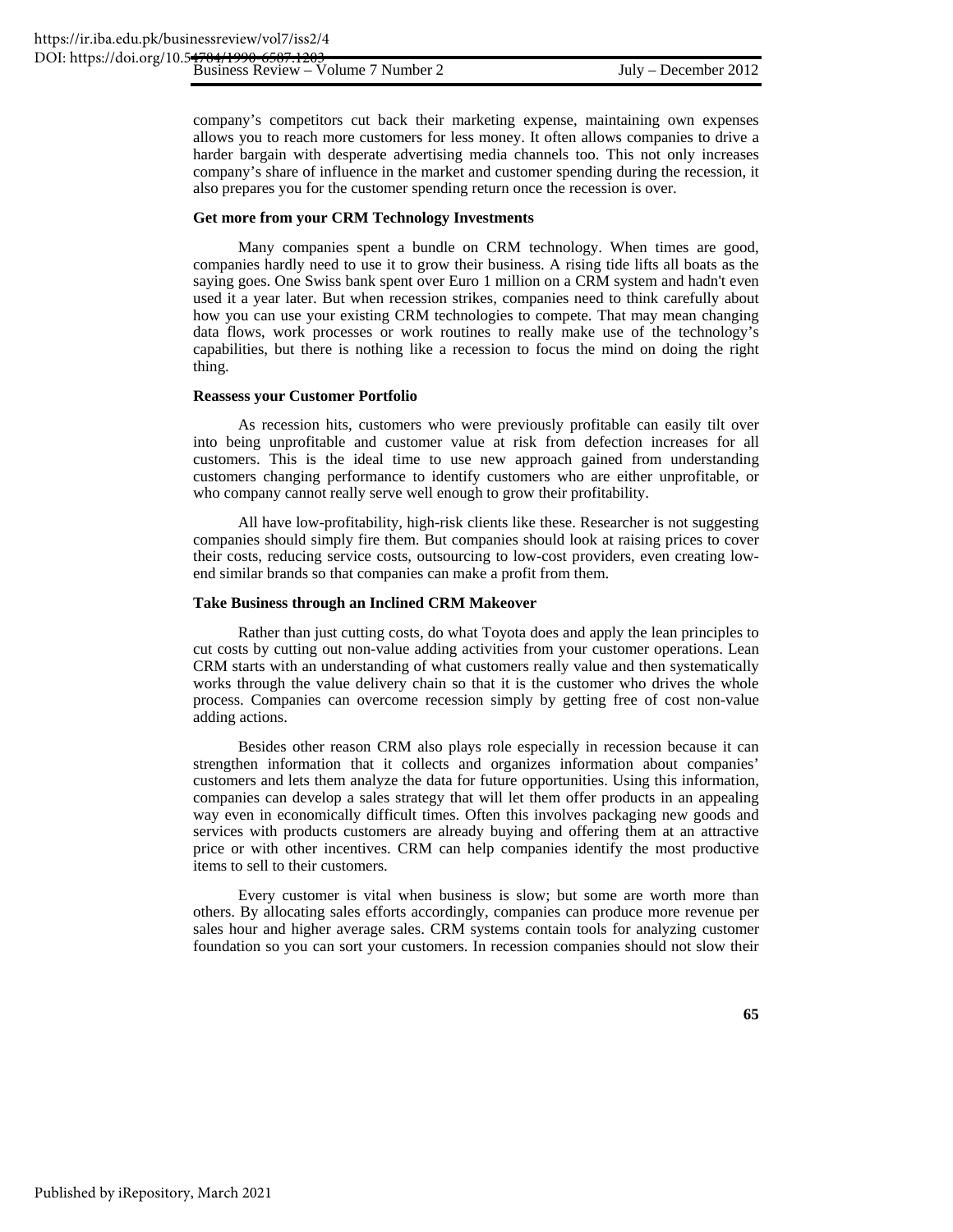customer attaining efforts but it should be done in more efficient way. In a recession, existing customers are gold and companies need to keep them delighted. Customer satisfaction covers a lot of ground, but basically it involves two ideas: keep your promises to customers and also meet their demonstrated needs. CRM can help companies with both of these. The most common reason for not keeping promises is forgetting that they were made.

If companies stress to their sales force the importance of entering all agreements made with customers into your CRM system, it's easier for organization to execute on its promises. Even minor mistakes can make a difference in an economic downturn.

CRM lets company's sales and customer support representative work smarter. With better information at their finger tips and best practices codified into their business policies, they can optimize service for customers and maximize revenues.

Companies can dramatically increase their sales productivity when they extend their CRM to include their customers' online sales interactions. There are inexpensive online sales and marketing tools that enable sales person to:

- a) See and score all online email and web leads.
- b) Automatically reach out and personally engage with your ideal prospect.
- c) Notify the sales person when their prospect is ready to engage in the sales process.

Shaun Smith (2008) in an article "*Ten Ways to Beat the Recession*" defined and pointed major areas through which recession can be controlled, they are:

- **1**. Believing that delivering your brand does not require the active and continuing involvement of leadership. There is a tendency for organizations to the leaders becoming internally focused. It is even more important for leaders to walk the talk to keep their people motivated and their customers coming back.
- **2.** Delegating responsibility for the customer experience to marketing or HR or Operations. The executive teams have to own the customer experience and companies cannot afford competing agendas and politics to determine priorities.
- **3**. Segmenting customers by demographics or account size rather than profitability. In tough trading conditions when customers are limited you want your best customers spending more with you rather than your competitors so focus on real customers not some mysterious marketing view of the world.
- **4**. Assuming that you know what targeted customers value. You can't afford to waste precious resources providing more than customers really want or need so find out and reallocate your resources, differentiating on the things they do want not the things they don't.
- **5.** Installing a CRM system and believing that it will automatically reduce costs. Now is not the time to spend large sums of money on technology unless you have first designed the experience that it is intended to deliver. Gartner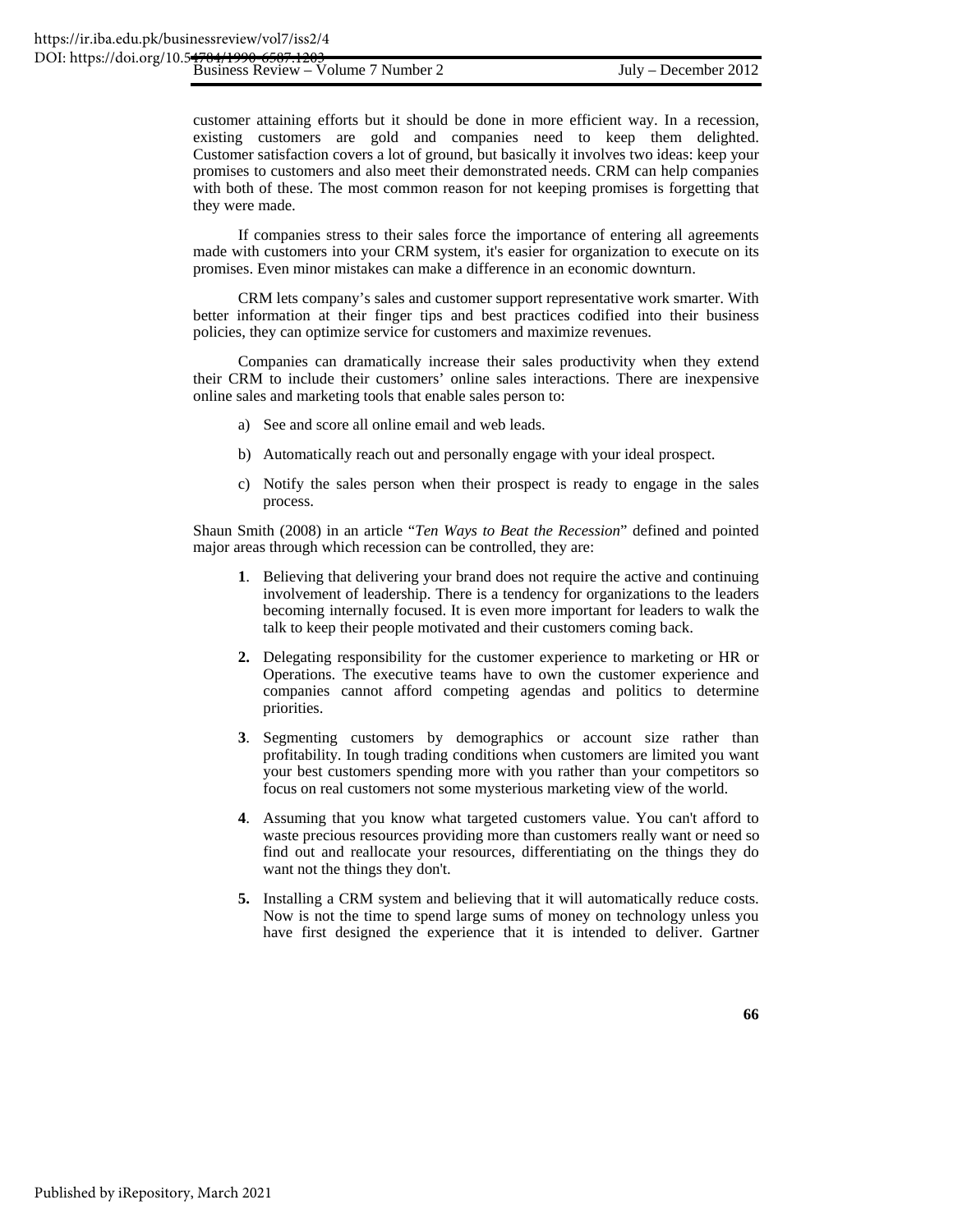research found that 55% of CRM installations fail to deliver benefits and actually dilute earnings.

- **6**. Creating a loyalty card and assuming it will create customer loyalty. Most loyalty cards are thinly disguised ways of discounting and they simply attract customers wanting a deal. Discounting in a recession is not that smart. Use your loyalty card to get you closer to your best customers and give them benefits that will earn truly their loyalty and protect your margins.
- **7**. Taking the new brand proposition created by your ad agency, communicating this to the employees and expecting that they can or will deliver it. You need to do the reverse: deliver the brand proposition through the employees first, and then get the ad agency to communicate it.
- **8**. Buying in the same sales and customer service-training package as your competitors. This is simply a waste of money. Improve your employee experience so that you retain more of the people you have already trained then develop your own branded training to take your people's skills to the next level.
- **9**. Expecting to differentiate through your customer experience when all your measures and reward systems are volume-related. In a soft market you need to get up-stream with your measurement process. So measure the customer experience and customer advocacy. If this improves, so will your numbers.
- **10**. Measuring customer satisfaction and believing that it matters. 80% of customers who switch suppliers express satisfaction with the previous supplier. The only thing that matters in a recession is brand loyalty. Measure this instead.

#### **Business communities have also suggested strategies to protect profits:**

Managing overheads is not the only way to withstand the current economic downturn.

Distracted era does not always call for desperate measures so don't be too immediate and hyper when faced with the negative economic news in the media.

Assess your organization's performance across the variety of marketing departments and begin with some profit protection strategies. That way you'll reduce the effects of the economic downturn in ways that go beyond profit threatening cost cutting.

Leave fearful approach and take another look at your business goals and marketing strategies. Avoid out all the "luxurious" marketing activities and focus your valuable resources on core activities that will get results in recession time. Importantly, make sure that your brand offers additional value to your customers

Consistently monitor your competitor by regularly reviewing their product offerings, advertising communications, price points, websites and press coverage. Be sure you are always aware of their new products, promotions and strategic moves. Create a special team to monitor key indicators and be sure your marketing and sales teams are associated with your key objectives and have coordination among them. Do this by creating an approved list of marketing priorities and ensure everyone is on the same page.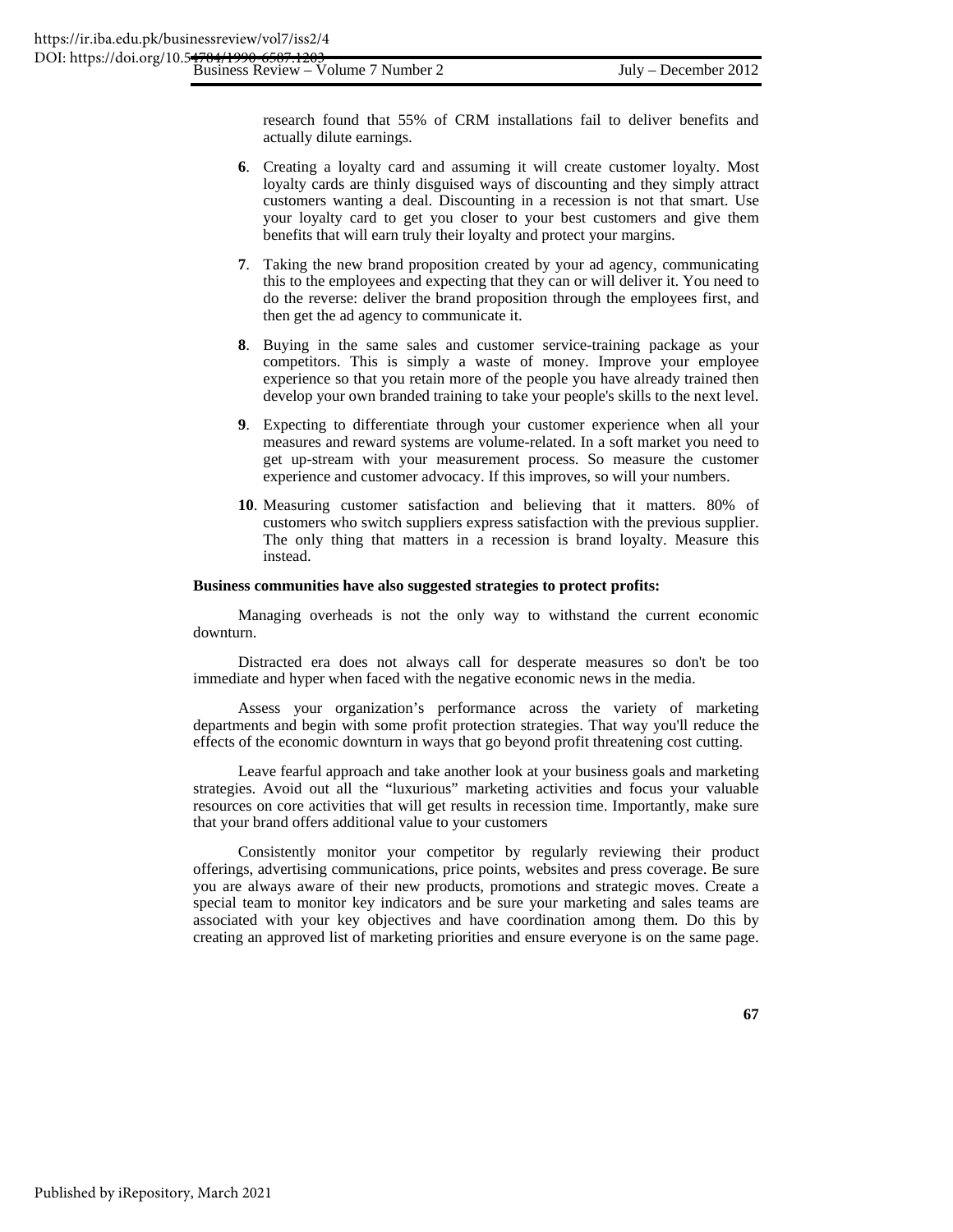Also identify your best performing employees and try to keep them motivated and keep them under satisfactory supervision.

Offer incentives to purchase and actively cross-sell related products. Publish customer positive response and success stories on your website. Try to boost your buzz marketing efforts and make use of word-of-mouth and viral techniques. This can be done by calling for feedback either via your call centres or your website as it is good way to create awareness of your positive brand experiences and for finding out your weaknesses.

Companies facing difficult times encounter four critical pressure points. The most obvious one is cost.

In a downturn, price becomes more critical and tries to benefit low-cost competitors. As sales decrease, companies that have carefully reduced their costs in good times and bad often discover that they have even more built-in advantages than usual. Cost setter who set price lately find that they are even further behind than they thought.

Toyota (TM) is such a cost leader. During the 2001-2003 U.S. automotive downturn the company leveraged its sizable cost advantage over Detroit's Big Three to price competitively and remains profitable. While rivals were lying off employees, Toyota invested to expand local production and increase its cost advantage. As a result, it was able to gain share and outperform the competition.

Market position is the second pressure point that companies encounter during a downturn. In ordinary times, well-managed market leaders generally outperform followers. In a downturn, the competition grows more intense, and existing positions may be weak. Leaders can use their maximum possible offering to attract customer and shift pressure on followers, or to snap them up at bargain prices. But market followers can sometimes turn the pressure exerted by a downturn to their advantage and can shift into the leading position.

Customer behavior is the third pressure point. It's well accepted that customers and profit pools never sit still. But in a downturn, both businesses and customers are likely to shift their buying patterns faster than ever. They seek out bargains. They do without some things altogether. These changes in behavior can substantially rearrange the pools of profits for which companies compete. Winning companies prepare for such shifts. Good times can hide major weaknesses. Companies that were flourishing may find that, when the economy slows, customers turn to competitors with better prices, quality, and delivery.

Business week has also mentioned few of the examples. One of the most dramatic modern-day examples of shifting customer behavior is the rise of middle-class consumers in China. It's a phenomenon that caught some multinationals by surprise. They handed over China to domestic companies that traditionally focused on low-quality, no-name goods. As incomes rose, those local companies started catering to middle-class consumers with what we call "good-enough" brands—a step up from the low end, but cheaper than premium goods. Today, 8 out of every 10 washing machines and televisions sold in China are good-enough brands.

Because some multinationals were slow to enter the good-enough market, they allowed domestic companies to take advantage of a major customer segment shift.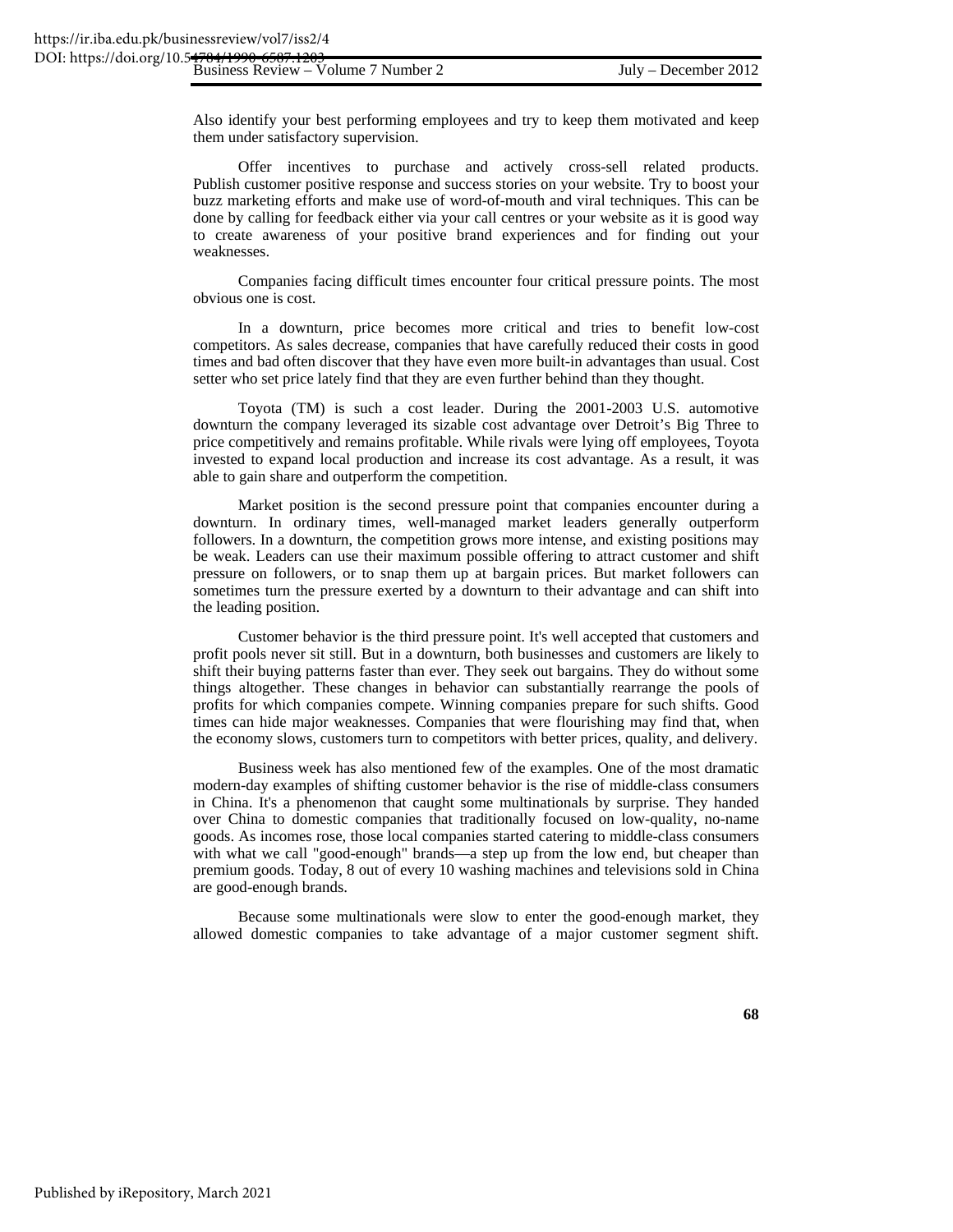Catering to this market also helped position these Chinese companies to sell products on a global scale.

Complexity is the fourth pressure point, and often the least recognized. Companies in good times tend to add features, variations, and line extensions, thereby complicating both their production processes and their organization. They may create too much operating complexity. Even in good times, this can raise costs and interfere with a company's efficiency. It's a tricky balance. The drawbacks of complexity are particularly noticeable in a downturn.

Japanese carmakers not only enjoy a cost advantage over their competitors in Detroit but they also have a complexity advantage, with fewer models, fewer options, and fewer different parts.

A recent analysis found that Honda (HMC) offered its popular, midsize Accord in a total of just 484 possible variations, including color, compared with Ford's  $(E)$  Fusion, a direct Accord competitor, which has 35,908 theoretical configurations, including color. While Honda would require half a day to build all possible Accords, it would take Ford 90 days to build all possible Fusions. In a downturn, it is very difficult for Detroit carmakers to sell enough of these thousands variations to cover the costs of the complexity.

Japanese automakers have kept complexity in check, but that's not the case with Asian companies in many other industries.

## **Conclusion**

The purpose of this research is to come up with an idea how CRM can be used in most effective and productive manner in orders to save companies and minimize the effects of recession. This report is of considerable importance because this world is experiencing global recession and by using CRM strategies, it's really helpful for the companies to map out proper ways in trying to overcome the effects of recession, and also for those who intend to initiate the entrepreneurial projects in these difficult times.

By using these CRM strategies in accordance to the findings of this report today at different firms, the effects of recession can be minimized.

The scope of applying CRM in cutting recession is immense, and thus could not be studied wholly in any specific research project. Likewise many different companies have used different type of CRM strategies to overcome the harsh effects of recession, so every strategy could not be explained here due to the limitation of time, resources and limited access to information. So I have tried to suggest those strategies, which are best to overcome recession, and can give a positive affect for organizations.

Researcher will recommend some of the following key points to save the organizations from the effects of recession:

- Try to keep record of all activities in which the organization is involved; this can play a very important role in overcoming the losses of company.
- Focus on main business, strengthen it where possible and re-focus on core strategic goals where necessary to put resources where they are needed most.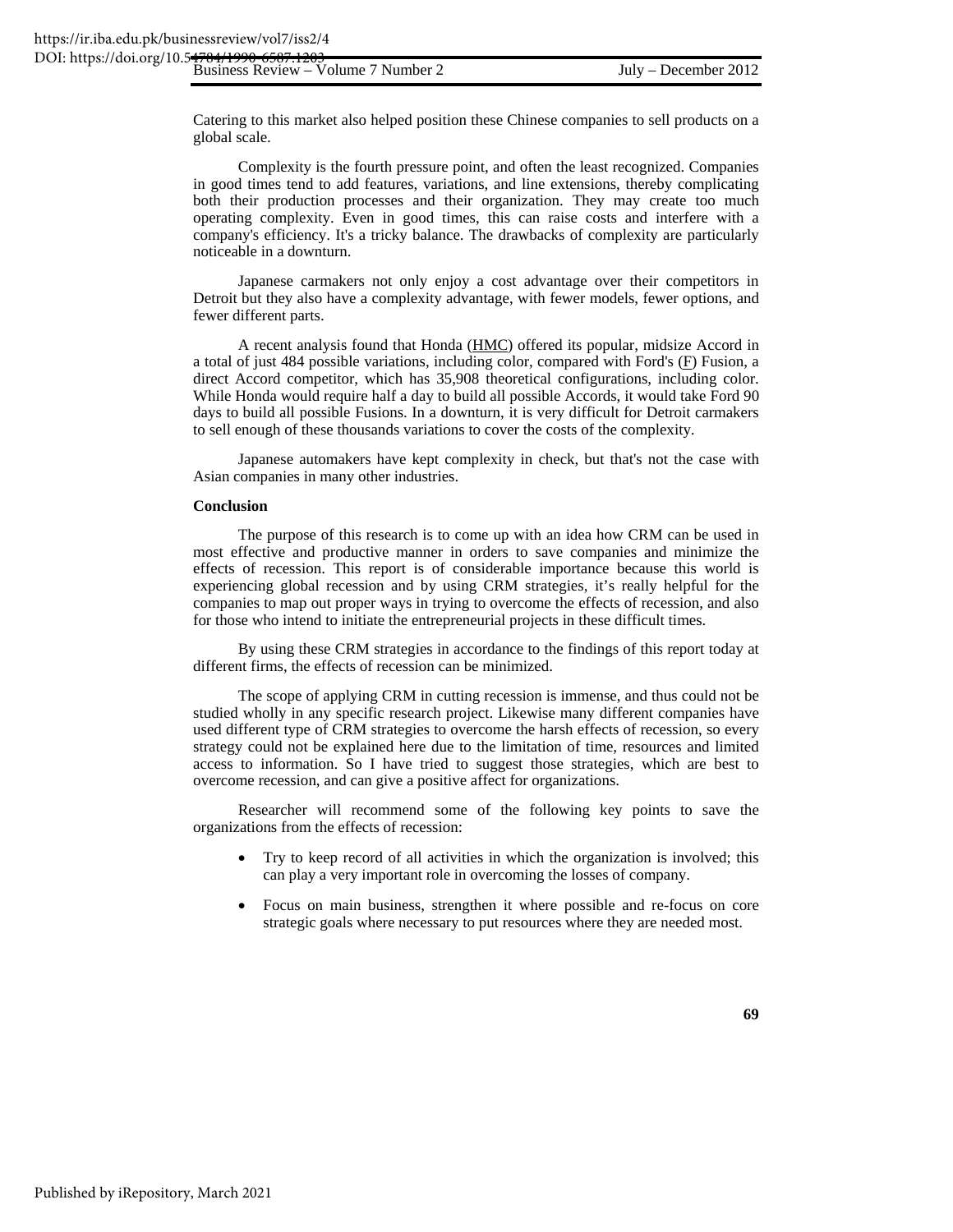- Companies should not be afraid to spend, but they must do so wisely as during a recession, it may be the best time to acquire assets or other companies. This can strengthen and refocus the company to position for increased growth and profitability when the recovery period comes.
- Maintaining or increasing spending on R&D has also proven to be advantageous as it can create new value in core products/services because cutting budgets from R&D side will further effect organization and can be very harmful.
- The most important factor which researcher has found is of internal CRM in controlling recession. Satisfying your employees and giving them proper skills can be very useful because effects of recession can only be controlled if customers will be entertained and retained in best possible manner which can be done through internal CRM.
- Regularly monitor your performance and try to overcome extra expenditure and be efficient in management things.
- The basic reason of using CRM during recession, is to provide maximum service and satisfaction to clients for achieving this the key is communication. Better dealings and giving them the feeling that this is their own organization. Because in this competitive era, better customer services help to provides an edge over the other firm.
- For companies that do not plan in advance for economic disorder, it is never too late to start. Early analysis and the use of scenario planning and CRM can dramatically improve results and speed recovery.
- CRM is more effective in recession because it can manage information that it collects and organizes information about company's customers and lets them analyze the data for future opportunities.
- Don't make your product complex, offer simple and attractive products and position them rightly, which can attract more customers.

## **References**

Gerrit H. van Bruggen and Berend Wierenga (2010) . When are CRM Systems Successful? The Perspective of the User and of the Organization: available online at www.econpapers.repc.org/paper/dgreureri/30007511.htm

DeLone and McLean (1992).Information System A management Perspective Comparisons with other Frame works: available at www.prenhall.com/divisions/bp/app/alter/about/comparison2.html

Chuck Frey & Renee Hopkins Callahan (2008): Innovation Strategies for the Global Recession a Special Report from InnovationTools.com and Inn sight : available at http://www.innovationtools.com/Reports/PW95X7/innovation-strategies-for-recession.pdf